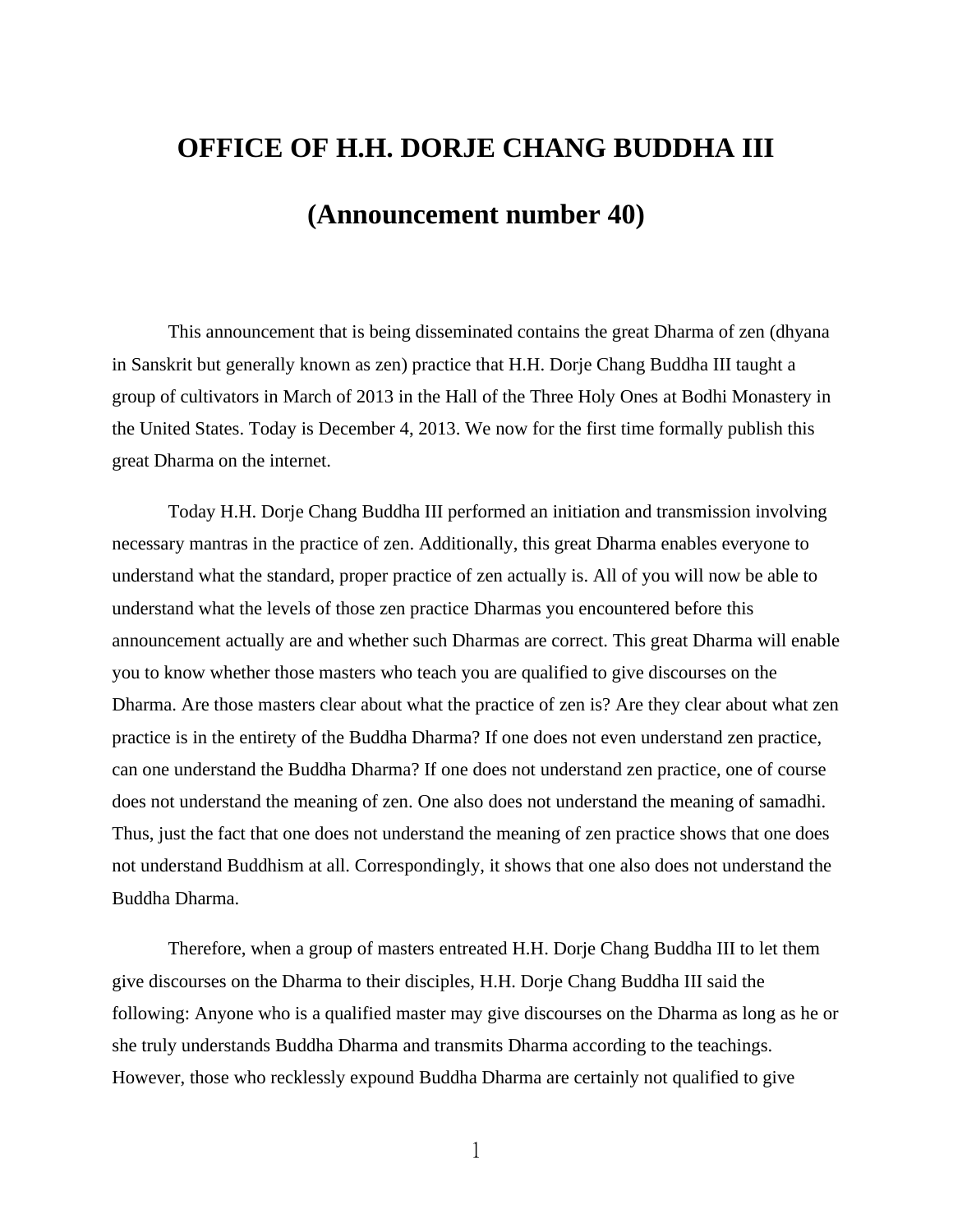discourses on the Dharma. Therefore, masters must pass a test. Only then may they give discourses on the Dharma. Otherwise, one is not qualified to give discourses on the Dharma no matter what one's status may be. That is because giving discourses without understanding Buddhism and Buddha Dharma is undoubtedly an act of deceiving the public. Thus, people who do not understand Buddha Dharma are not allowed to give discourses on the Dharma. That is because the concept of discourses on the Dharma means that those Buddhists who listen to the discourses have to receive them as being the truth. If what they are receiving is evil karma, then their wisdom-roots will be destroyed.

This not only applies to not understanding the practice of zen. It applies to other problematic aspects, such as misunderstanding the sutras. All of these seriously harm the interests of living beings or even mislead practitioners. H.H. Dorje Chang Buddha III will not approve of any words or actions that harm or destroy the interests of living beings. With respect to anyone who pretends to understand but who truly does not understand yet who still wants to give so-called discourses on the Dharma, H.H. Dorje Chang Buddha III has said that He has no right to control everyone. However, those who give erroneous discourses on the Dharma will be unable to bear the ensuing karmic consequences. That is because the karmic hindrance produced from the sin of defiling the minds of living beings for millions of eons is passed on to those people who listen to the erroneous discourses.

Just as expected, the results of the exam on zen were completely as H.H. Dorje Chang Buddha III thought they would be. There were those of holy virtue who passed, including one with the status of three stars sun-moon wheel. There was a person of holy virtue with the status of two stars sun-moon wheel who barely passed with a score of 68. A person with the status of one star sun-moon wheel got a score of 61. Nobody else is qualified to give discourses on the Dharma, no matter what their status may be. That is because they do not understand even basic Buddha Dharma. There was even someone who is the reincarnation of a very famous person whose answer to the exam question was devoid of a single good point. Moreover, the answer was unresponsive to the question and full of fallacies. How can this type of people, who on the surface are figures within Buddhism but who in essence are heretics who deceive disciples, be allowed to give discourses on Buddha Dharma and thereby mislead practitioners?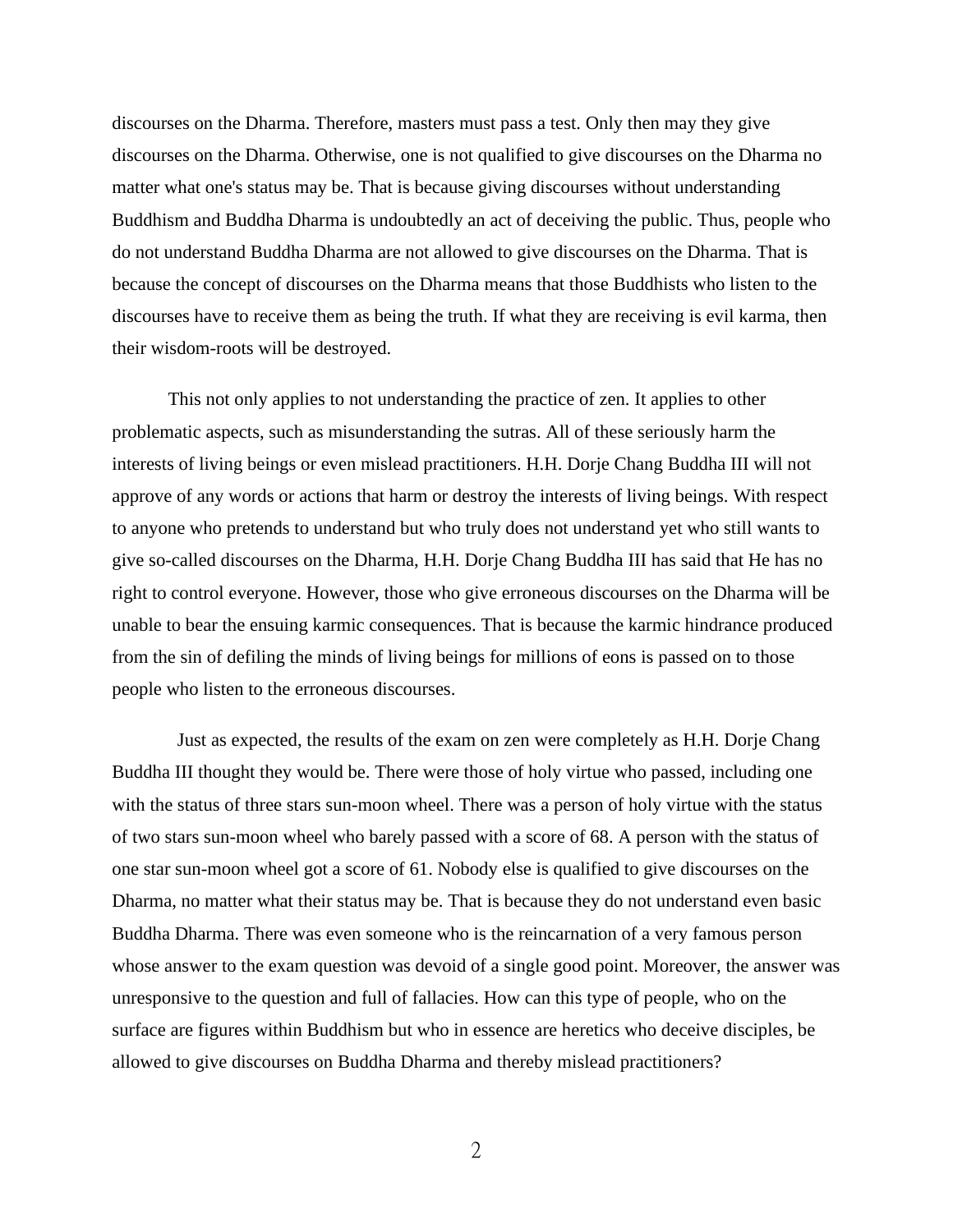Therefore, those who did not pass that exam, no matter who they may be, may only lead people in respectfully listening to recorded Dharma discourses given by H.H. Dorje Chang Buddha III. What those of you who are masters say to your disciples can be used as a reference only and cannot be used as the basis for set principles. With respect to receiving disciples who take refuge, transmitting rituals, and transmitting mantras, this is what you should do. You should tell people about the Ten Wholesome Courses of Action, the Four Immeasurable States of Mind, the Six Paramitas, bodhicitta, the precepts, and the disciplines. However, you absolutely may not deviate from the sutras. You also may not pretend to understand that which you do not understand. Anyone who pretends to understand that which he does not understand, who cooks up tales and speaks recklessly, is definitely engaging in the conduct of a fraud, the conduct of an evil spirit.

Below is the complete content of "The Great Dharma of Zen Practice" imparted by H.H. Dorje Chang Buddha III in March of 2013. This is a transcription of a discourse on Dharma given impromptu.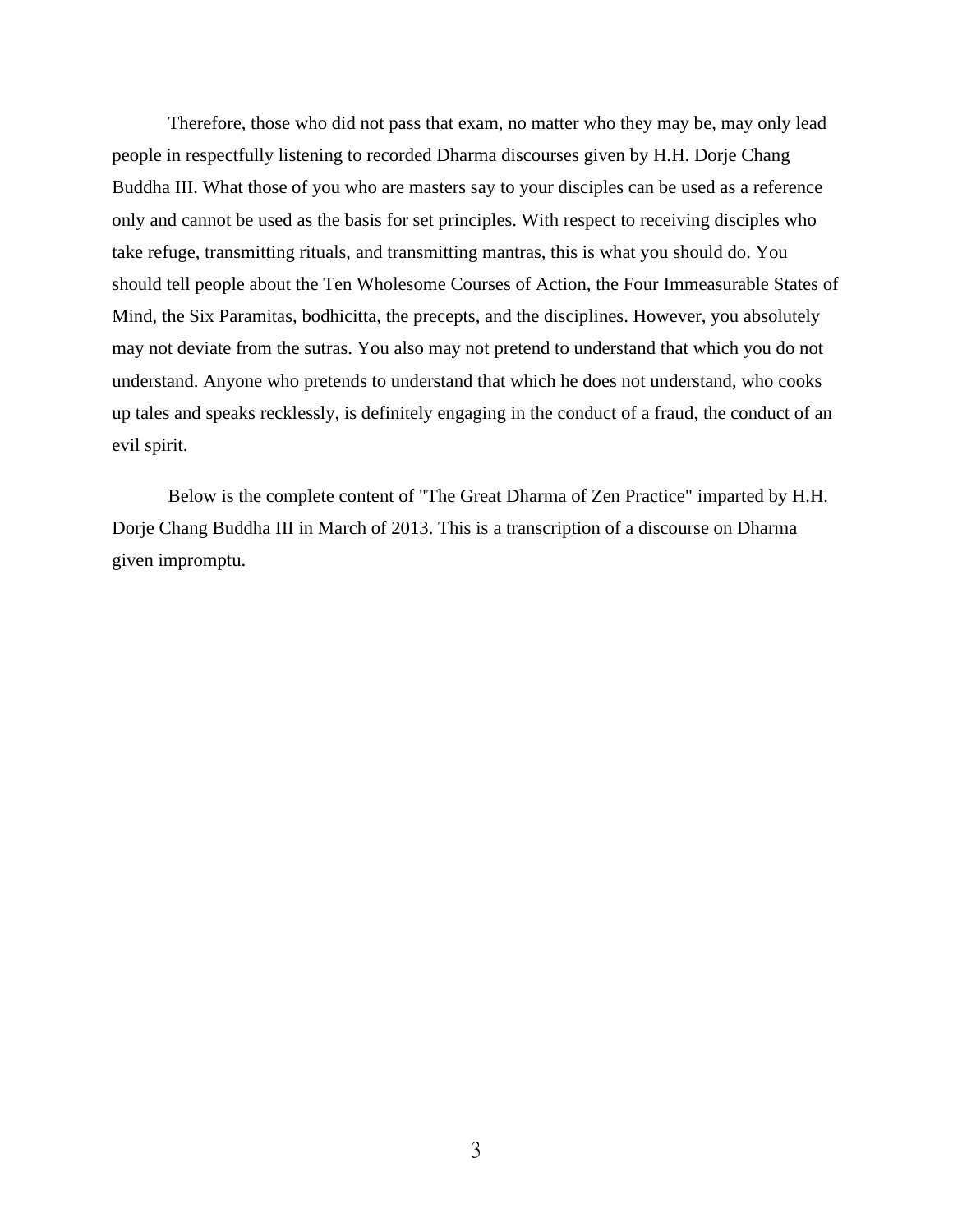## **H.H. DORJE CHANG BUDDHA III IMPARTS**

## **"THE GREAT DHARMA OF ZEN PRACTICE"**

Sit down, everyone.

Has everyone sat down? Is everyone ready?

(Everyone answers: Yes.)

First, put your palms together. Recite the Taking Refuge Vows once. Generate the four immeasurable states of mind and bodhicitta. All right, listen attentively. I will now begin to impart the Dharma for all of you.

I summoned you disciples to gather here today mainly in response to the requests of some Westerners who are white, black, and Hispanic, as well as in response to some Asians. Some of those people are rinpoches. You have said that you especially like zen (pronounced *chan* in Chinese) and that you want to learn the practice of zen. Therefore, today I have come here to fulfill your wishes. I will transmit to all of you a high-level great Dharma of zen.

Actually, all of you sitting here have heard the name "zen practice Dharma." However, truthfully speaking, none of you know what is meant by zen practice. I can say that all of you present here and even many masters who teach zen practice, which include some of you sitting here today, do not understand what true zen practice is. Is what I just said going too far? I tell you unequivocally that what I just said is not going too far in the least! I will now ask you a few simple questions. What is zen practice? What is it used for? Why should one practice zen? What is the goal of zen practice? What is zen? Do you know? Can those of you who are masters and who teach zen practice answer me?

(Some people say: We are not very clear about such things. We ask that the Buddha please impart such Dharma.]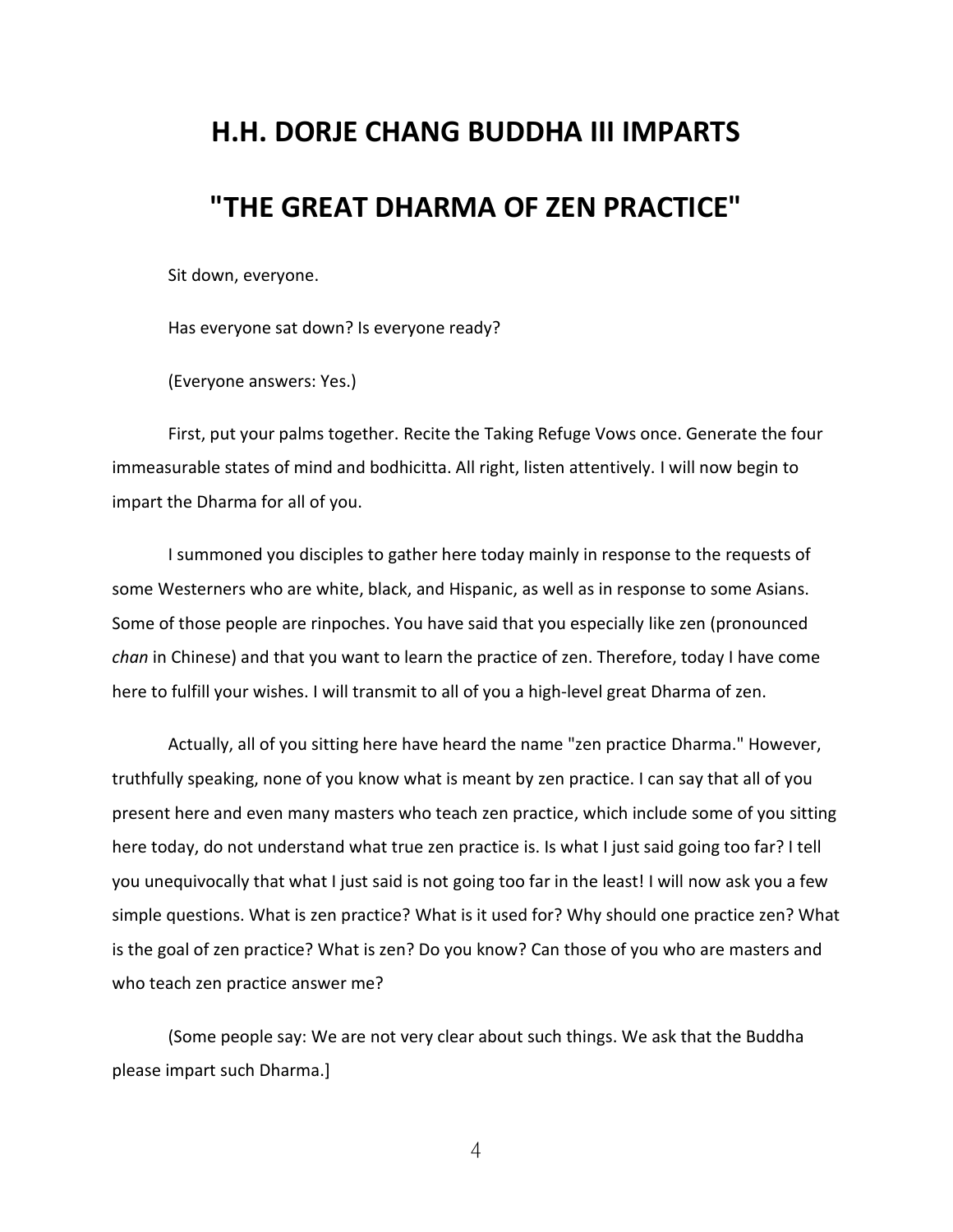I am one with a heart of humility. It would be acceptable for you to just call me Master. You say you are not very clear about such things. Actually, that is wrong. It is not that you are not very clear about such things. Even if you claimed to know, your understanding would be wrong. If you do not even understand what the concept of zen is after all, if you know nothing about the path of zen yet still want to teach it to people, that would be harming living beings and ruining people's wisdom-roots! You would have to bear the consequences of such karma. Human life is a few dozen years or a hundred years. Why would you want to commit such an offense?

Today I will first talk about zen. Zen is divided into the four kinds of zen and eight kinds of samadhi. Of course, you know about these. The sutras contain this term. What, after all, are the four kinds of zen and eight kinds of samadhi used for? Why does one engage in zen? What are the effects of zen? All of you have scanty knowledge of the answers to such questions. Many people like to engage in sitting zen. Many people like to practice zen. What do they actually want to accomplish? What do they want to obtain? What goal do they want to achieve? Everyone should first clearly understand the answers to these questions.

Within Buddhism, there are more practitioners who engage in zen practice than there are practitioners of any other Dharma. Moreover, most of them are learned people. However, they are all in blind pursuit. I will not speak any more about this now. I will now directly impart zen. Zen is a Dharma method. It is one type of Dharma practice that is part of the Buddha Dharma taught by the Buddha. However, this Dharma practice is independent. Nonetheless, the Dharma-flavor and the key or essence of this Dharma practice relate to the practice of any Dharma method.

To put it concisely, zen is the absolute truth. The absolute truth is truth that never perishes. It is the source of the unity and equality of the three times: past, present, and future. This is the meaning of zen. Of course, there are many other ways of expressing this. I will not at this time talk about other theories. Those who engage in zen practice should understand certain simple principles. Today I will use the simplest, easiest to understand principles to teach you, principles that relate to a state when consciousness transforms.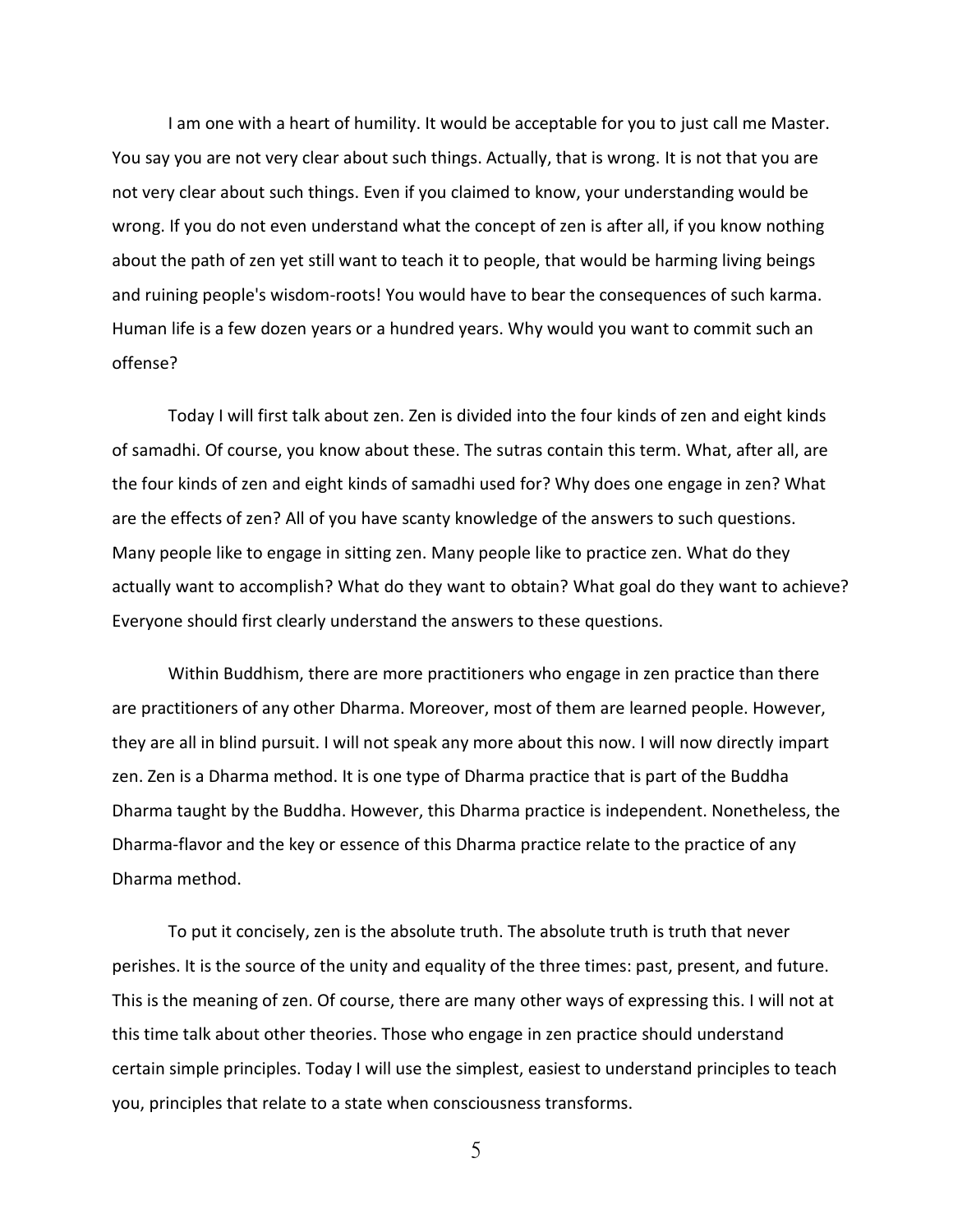That is, when consciousness that differentiates or discriminates changes into a state in which consciousness does not differentiate or discriminate, what is that non-conscious state? Is it devoid of stray thoughts? Is it nothingness? Is it very pure? Such an understanding is completely erroneous. All of you who want to thoroughly understand this non-conscious state must study *Imparting the Absolute Truth Through the Heart Sutra* that I spoke. After you study *Imparting the Absolute Truth Through the Heart Sutra*, you will apprehend what we are searching for, what our goal is, what we want to find, what we want to awaken to, and what we want to realize in the religious truths of zen.

Given that, will we be able to find the thing that we want to find? We will never find that thing through searching! As long as we search for it, we will not find it! Why will we not find it? It is because when we search we must use our own consciousness to search. It is like going outside and searching everywhere for your own child who is already being carried on your own back. You say, "Oh no, where did my child go? What place did my child go to?" You will never find your child since you are the one who is actually carrying the child on your back.

Therefore, you will never find zen by using consciousness, by using the mind to intentionally search. A type of practice method is necessary to find zen. Zen itself is not a practice method. However, we can find, obtain, and realize zen only through a practice method. Listen attentively because this is not at all easy to understand. If you do not listen carefully, if your thoughts are not focused, you will not understand. Today I will teach all of you this method of practicing zen.

Let's first understand the basic concept of zen. With this basis, it will be easier to obtain zen. We want to obtain a state of zen. It is called a state. Actually, there is no state. If a state appears and we are able to use our consciousness to differentiate what type of state has appeared, then that already is not zen. However, the word *state* must be used as a figure of speech; otherwise, there are no words to express this. If *state* is not used, what word should be used? There has to be a term to express it.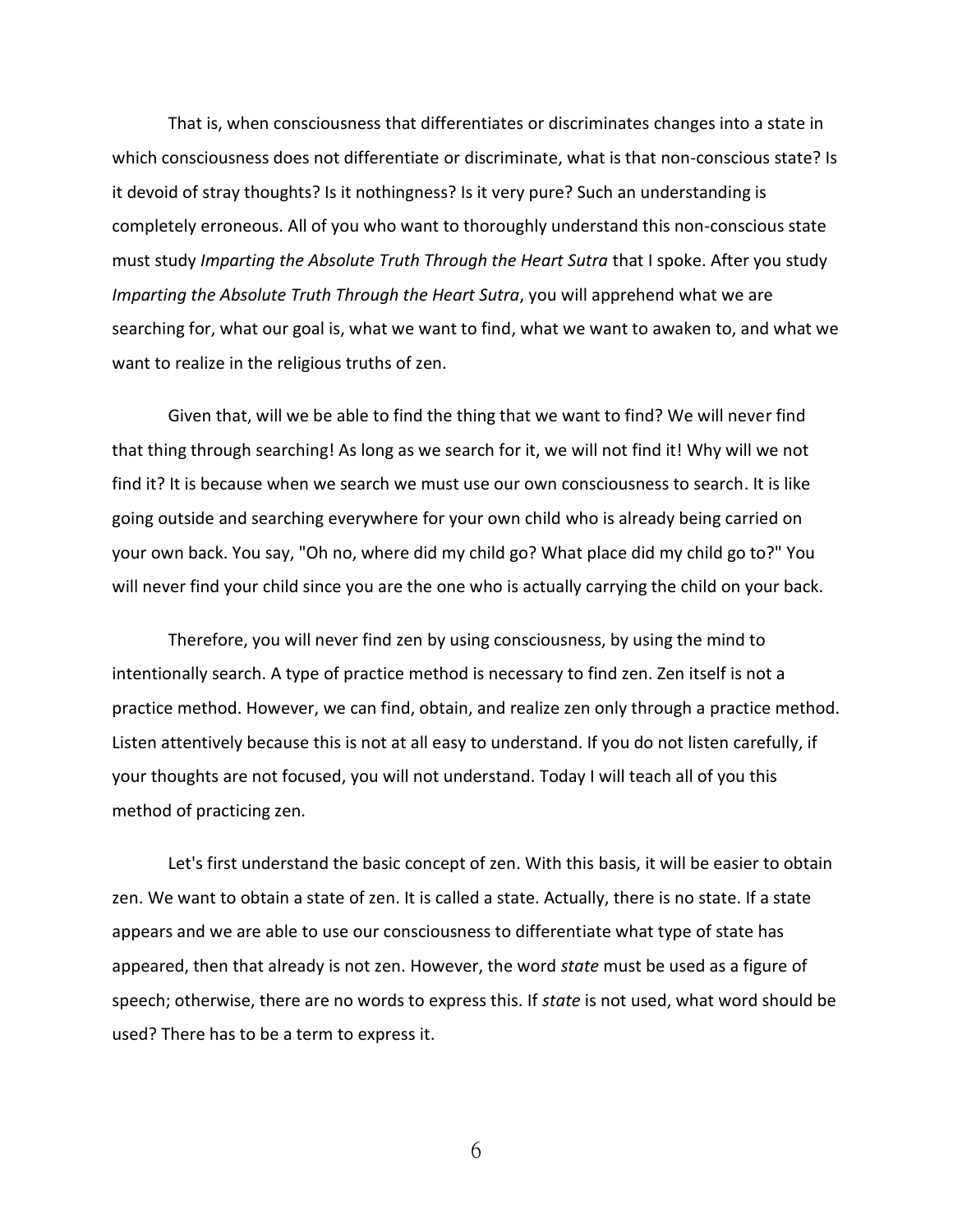What thing is that state? It is a thing that enables you to not be born and not die. That thing is you. You are that thing. The word *thing* is used as a figure of speech. It is an expedient way to explain something. Otherwise, just like with the word *state*, there would be no word to express it. Precisely because of this, there is the saying, "No speaking, no activities of consciousness." Simply put, the goal of practicing zen is enlightenment! The goal of enlightenment is to obtain the thing that is not born and does not die! It is a so-called thing. There is no such thing. I am talking about a so-called thing or state. Actually, there is no such thing. That is because if such a "thing" exists, it was produced by a differentiation or discrimination made in our consciousness. It was produced out of our thoughts.

For example, this is a round thing. This is a long thing, both ends of which are black. It is a pen. This is a string of beads. This is an image of a Buddha. This is a lotus. This is an expanse of emptiness. Who told you all of that? It came from differentiations, distinctions, or identifications made in your own consciousness. If your consciousness can distinguish and identify things such as an image of a Buddha or a lotus, then you are already not zen. Instead, your mind of differentiating thoughts is that of an ordinary person.

I return to what I said. If you read and are able to understand *Imparting the Absolute Truth Through the Heart Sutra*, you will solve all forms of zen. That is, you will obtain all forms of zen! Of course, you might say, "Since I have read treatises and writings by Nagarjuna, Aryadeva, Dignaga, Candrakirti, Fuhu, Asanga, Vasubandhu, Santideva, Xuanzang, and others of prior generations, I shouldn't have to read *Imparting the Absolute Truth Through the Heart Sutra*, right?" All I can tell you today is that those treatises and writings that you read are not bad, since they are expositions by people on the level of a patriarch. However, those books do not have the effect of *Imparting the Absolute Truth Through the Heart Sutra*. So I reiterate that you must study *Imparting the Absolute Truth Through the Heart Sutra*! If you truly understand it through studying it, you will have succeeded.

Speaking of zen, there are a great many types of zen. Other than the states of the four kinds of zen and eight kinds of samadhi, there are many methods to reach awakening or enlightenment. Each of those methods is different. The relative level of each method is also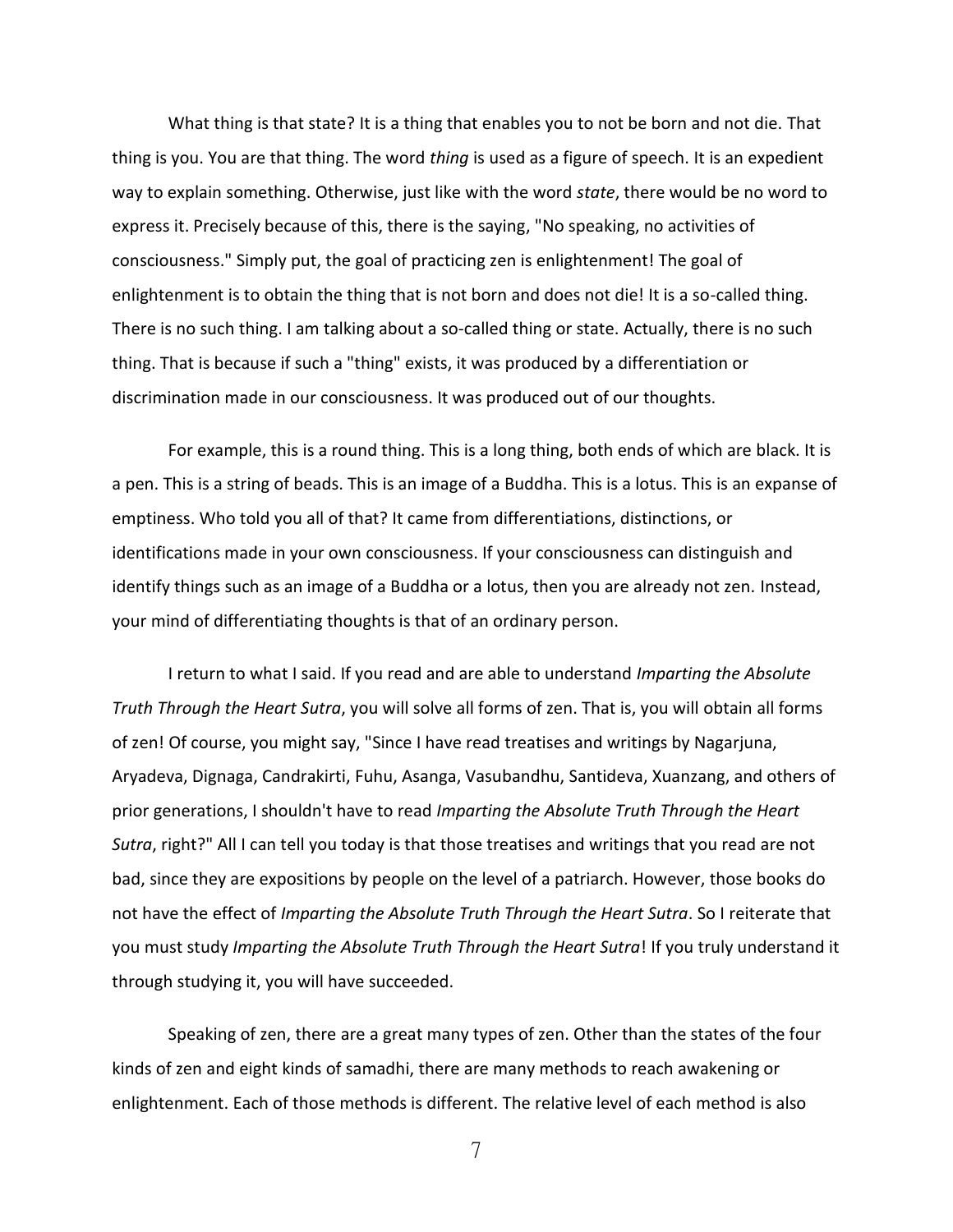different. There is Tathagata zen, patriarchal zen, altar lamp zen, wooden fish zen, thought cessation zen, one sense organ zen, unification of two states zen, introspection zen, breath counting zen, pure water zen, dharma characteristics zen, focusing on moon zen, guard the orifices zen, tummo (inner-heat) zen, cold air zen, "who is chanting the name of Amitabha Buddha?" zen, afflictions elimination zen, great enlightenment zen, and immovable zen of kalachakra. Of course, there are even more zen methods, a great many more. This would include the so-called cypress tree in front of courtyard zen and the so-called no-voice, no speech zen.

There are many forms of zen. There are so many. If I were to introduce you to them one by one, it would take three to five years. Therefore, today I will not go into such detail. What you mainly want to understand is what zen is, what you want to attain as a goal in engaging in zen practice. You want to attain introspection, enlightenment, understanding of your mind and seeing your original nature. You want to see your own original nature that was not born and does not die! Do you understand? I return to that principle: After you study and understand *Imparting the Absolute Truth Through the Heart Sutra*, zen will be kid's stuff. At that time, you naturally will clearly understand in one reading the *Diamond Sutra* and the *Sutra on the Definitive Truth*, and you will realize the sameness of principles and essence.

We engage in zen for the purpose of realizing original nature, emptiness, or dharmakaya. This dharmakaya was not born and does not die. I will give an example to all of you. Some methods of zen practice are truly inexplicable but unfathomably profound. Take, for example, the Gaomin Monastery in Yangzhou. In ancient times, a great number of people there became accomplished through the practice of zen. At the Gaomin Monastery in Yangzhou, basically every seven days one person would awaken to zen, becoming enlightened and accomplished. That being the case, how did they do their zen practice? The Dharma methods that they applied were not called by any of the names of those forms of zen that I just mentioned. Those Dharma methods also did not include any of the zen practice techniques of those forms of zen that I just mentioned. That is why I say that there are a great many zen Dharmas.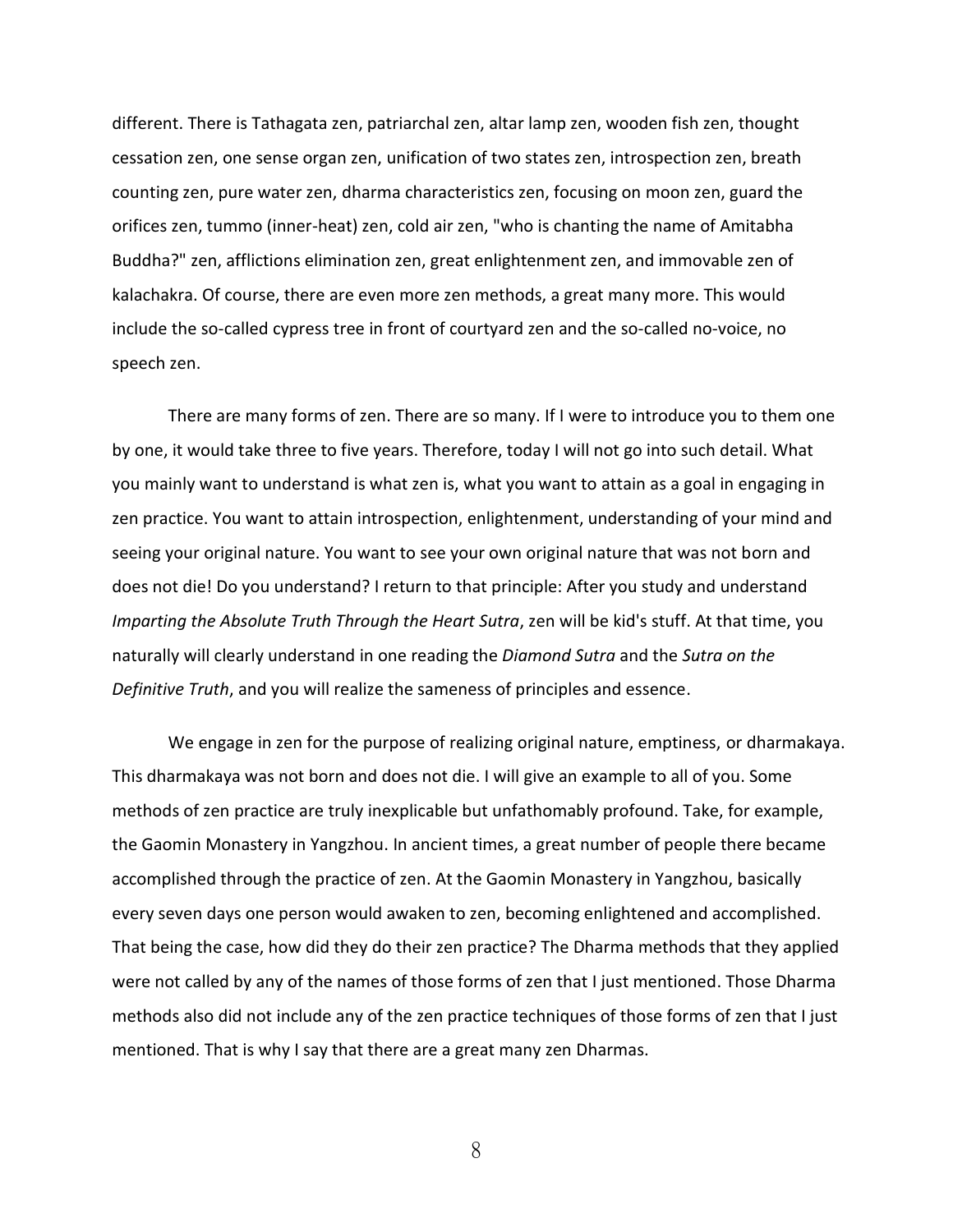First of all, in ancient times when someone entered the Gaomin Monastery to practice zen, that person would first have to sign an agreement. That agreement was very simple. To put it bluntly, they agreed that they could be beaten to death with impunity. The one who beat them to death would not have to lose his own life. Additionally, they agreed to voluntarily carry out the Dharma rules of the monastery. After they entered the monastery, there were many ways for them to practice zen. Here I will talk about three of those ways. They had to give up all of the Dharmas that they previously learned. As soon as one arrived at Gaomin Monastery and entered the zen hall, one could not apply any previously learned Dharmas.

Five people carried cudgels. Those five were called "the five great cudgel carriers." Their specific task was to beat people. The practitioners had periods of running zen, each of which lasted the time it took for a stick of incense to burn from top to bottom. The stick of incense was not long. It was only this long. The practitioners had to jog. In the zen hall, many practitioners formed a circle and jogged. As they jogged, one of the cudgel carriers would strike his cudgel against something, which made a loud noise. As soon as he struck his cudgel against something, that loud noise sounded. When the jogging practitioners heard the striking sound from the cudgel, they had to immediately stop jogging. They were not allowed to jog even one more step. When the striking sound of the cudgel sounded again, they had to immediately resume their jogging. Have any of you seen a cudgel used by a cudgel carrier in a zen hall?

#### (Everyone answers: No.)

Sometime in the future I will find a time to show you a cudgel from the Gaomin Monastery in Yangzhou that was used in the past. As soon as the striking sound from his cudgel sounded, if you were still jogging, you would be taken aside and beaten to death. If you were not beaten to death, you were at the very least maimed. Thus, the minds of those practitioners were of course extremely focused. They were always focused on the sound of the cudgel. They were always fearful that they would be taken aside and severely beaten for continuing to jog after the striking of the cudgel sounded, or, if they had stopped jogging, for not immediately resuming their jogging after the striking of the cudgel sounded. Do you understand?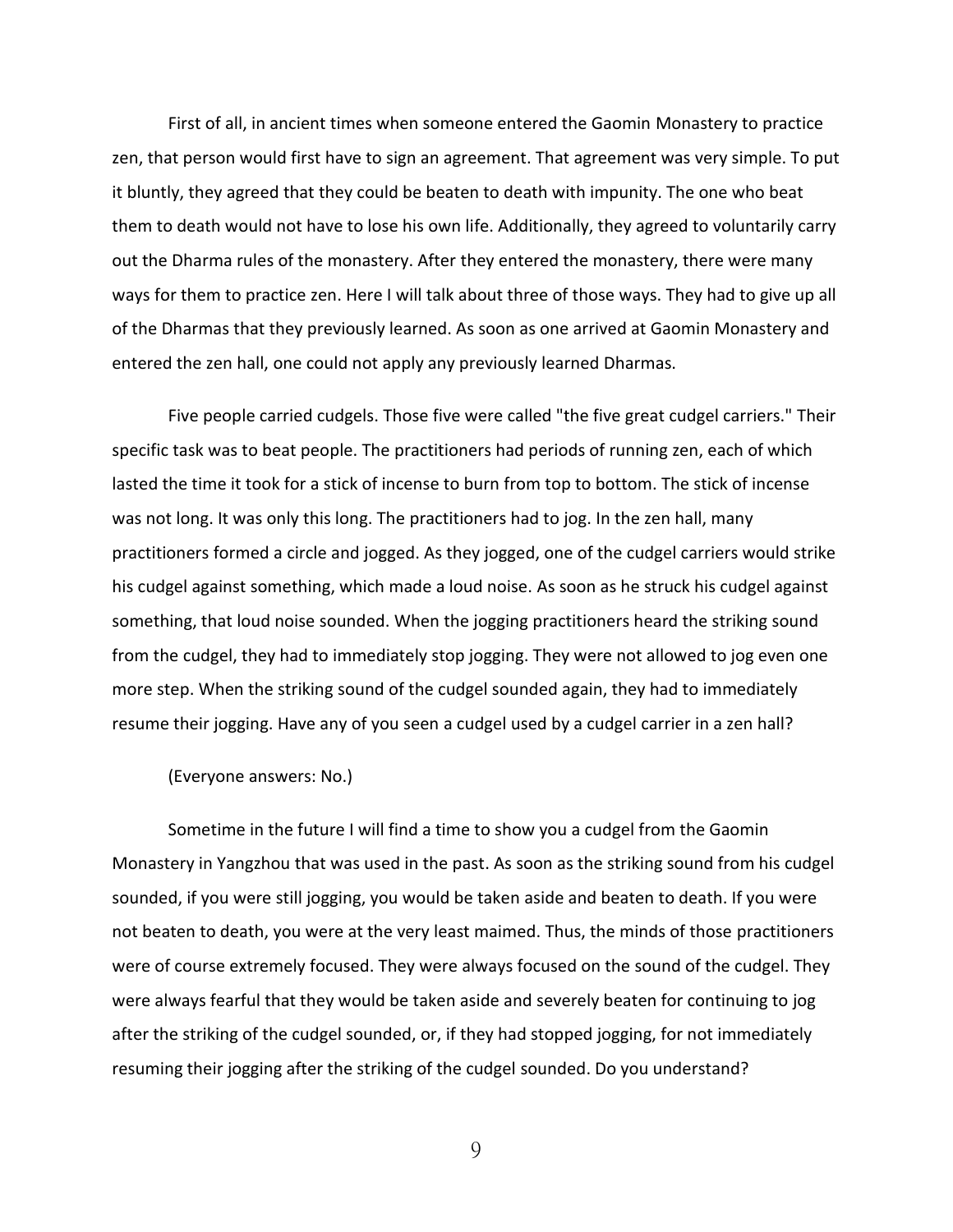There was a sitting period, which lasted as long as it took for a stick of incense to burn from top to bottom. As soon as they sat down, the cudgel carriers in back of them would keep an eye on them. While sitting, the practitioners were not allowed to move in any way. The practitioners were absolutely forbidden to move. They were not permitted to recite the name of any Buddha or chant any mantra. If one was seen moving a bit, he was taken aside and severely beaten, to the extent of possible death. Therefore, after they sat down in a settled posture, as soon as the striking sound of the cudgel carrier's cudgel could be heard, they did not dare move. They had to remain stiff for as long as the incense stick burned. They did not dare move in the slightest. The focus of their minds increased a hundredfold because they feared that they would inadvertently move, be taken aside, and be beaten, resulting in injury, deformity, or death.

Another example is the drinking of water. The practitioners had to go to the east side to draw water and then carry the water with both hands to the west side. Only then could they drink the water. Additionally, the cup of water had to be completely filled. If any water spilled to the ground as they were carrying the cup with both hands, they were taken aside and severely beaten.

Thus, the consciousness of those who practiced zen there did not wander. They did not think of other things. They did not rest. When they ate, they were not even allowed to make the sound of chopsticks hitting the bowl. As a result, their consciousness was forced to naturally not dare think of other things. Do you understand? Therefore, it is only natural that after our consciousness is united, we will not think things over and will not be distracted. Everyone fears being beaten to death. Do you understand? When you fear being beaten to death and death is used to force you, then you have no other choice. You must seriously deal with the matter. That is why in such circumstances it is very easy to cut off mistaken thinking. Through force, your thoughts are cut off. When your thoughts are cut off through force, you original nature emerges. As soon as your original nature emerges, you have broken through in your zen practice.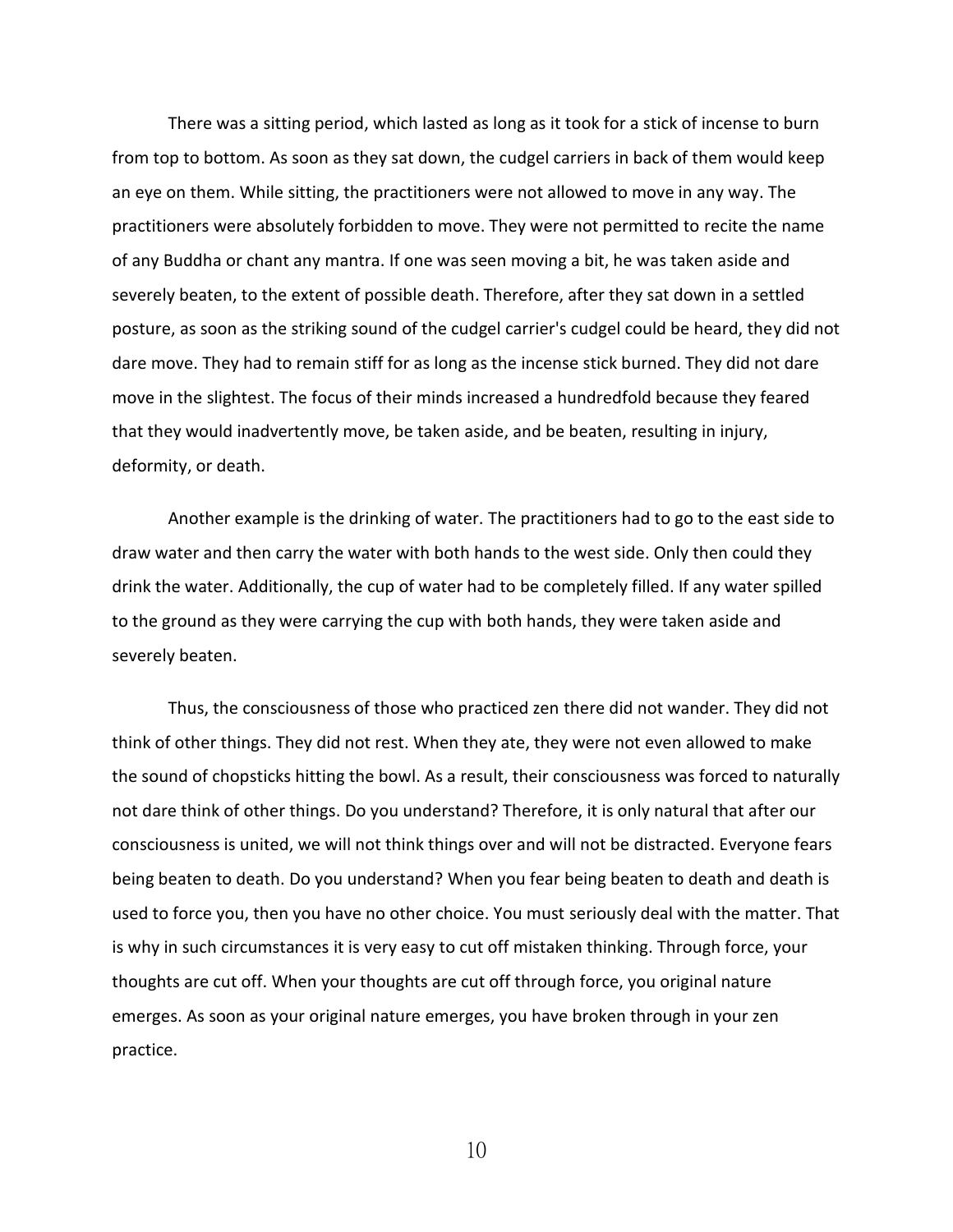Therefore, by and large, at each seven-day retreat someone broke through in his zen practice at that monastery. Basically, there would be one breakthrough every seven days. How did they know someone broke through? The day someone broke through, he was ordered to write a verse for others to hear, enabling the abbot of the zen hall and the zen master to recognize him. That practitioner was later tested again to see whether he truly awakened to the truth through the practice of zen, whether he understood his mind and saw his nature. Do you understand?

(Everyone answers: I understand.)

There is a school in Buddhism called the zen (chan) school. The Sixth Patriarch of the zen (chan) school was Patriarch Huineng. His was the sudden enlightenment method. At that time there were two patriarchs. The other patriarch was called Shenxiu. His was the gradual enlightenment method. Actually, both patriarchs were accomplished. It is just that they did not have the same level of insight.

After Shenxiu attained a certain level of realization, he composed a verse. The verse that he wrote is:

> *The body is the bodhi tree The mind is like a bright mirror on a stand At all times wipe it diligently And let no dust sully it*

He was saying that his body is like the bodhi tree that symbolizes accomplishment. The meaning here is that his body represents accomplishment. In other words, his body represents liberation. He was saying his body is a state of liberation. Why is that tree called the bodhi tree? It is because Shakyamuni Buddha attained full realization and perfect enlightenment under the bodhi tree. That is why later on the phrase "realize bodhi" was understood to mean become accomplished. That is how that came to be.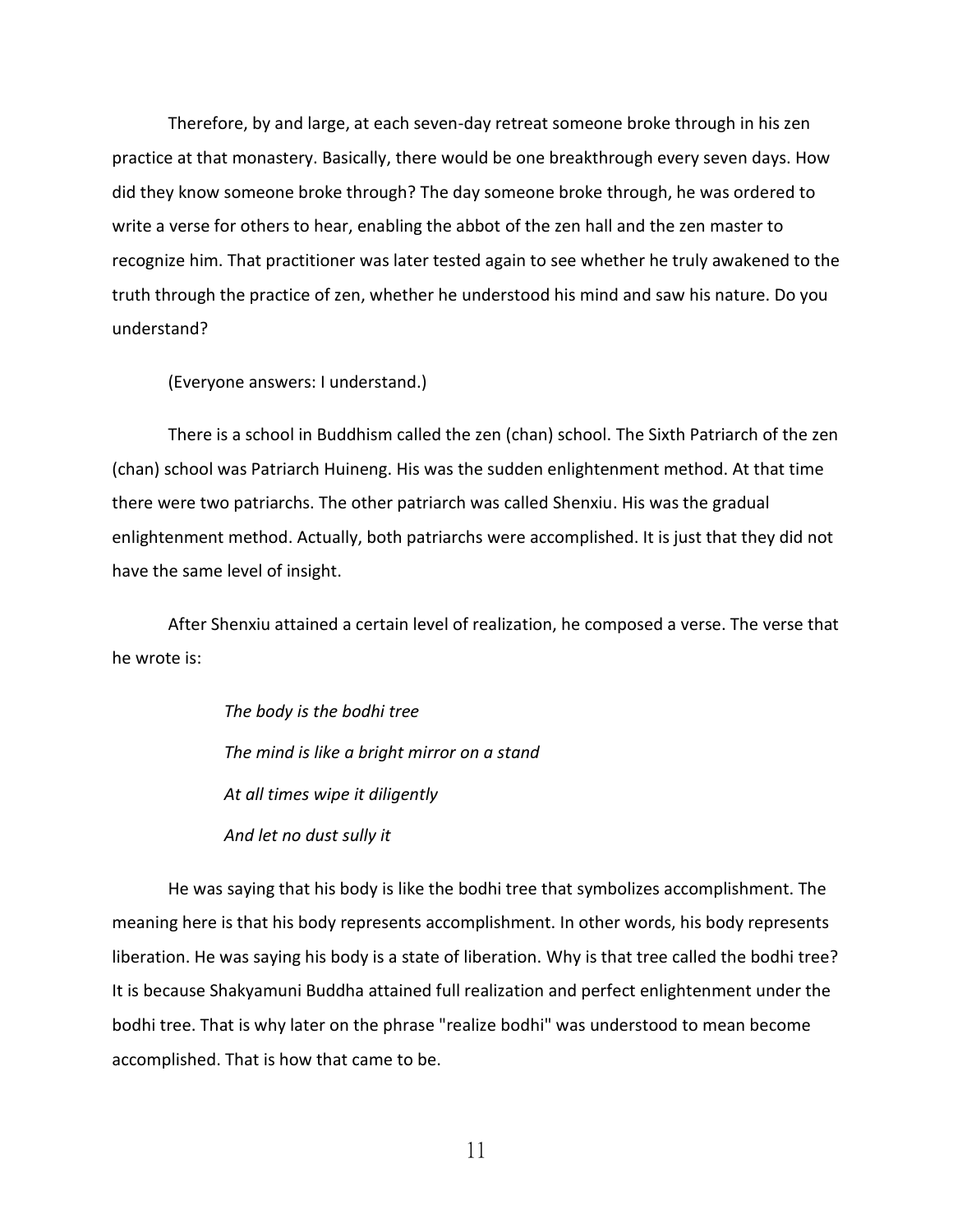Shenxiu was saying that his body is the bodhi tree but that his mind is never confused, is clear, does not violate the laws of cause and effect, and knows everything. Thus, he wrote, "The mind is like a bright mirror on a stand." Additionally, he was saying that he was cultivating himself at all times and all places, that he would correct himself whenever he discovered something not good about himself. Thus, he wrote, "At all times wipe it diligently." Here, wiping means using a feather duster. He is saying that he constantly holds a feather duster to whisk off his defilements. "And let no dust sully it" means that he would not let dirty things sully him. Here, dirty things refer to impure karma rather than dust visible to us. His meaning here was that he very seriously corrects whatever is not good about himself so as to comport with the teachings of the Buddha.

Generally, from Shenxiu's verse, people thought that he was already the bodhi tree. Moreover, he was still correcting his mistakes. Of course, that is good, isn't it? However, Huineng did not have such a view. That is because Shenxiu had not awakened to the essence of zen. That is, he had not truly realized great, complete zen enlightenment. His enlightenment was not thorough enlightenment. Huineng was very young. He was a child, but he had attained thorough enlightenment. When Huineng heard this verse by Shenxiu, he said, "I also want to write a verse." He said he also wanted to write one. Because he was illiterate, he asked a fellow-disciple to write his verse on a wall. Huineng responded to Shenxiu's verse based on the content of Shenxiu's verse.

He wrote, "Bodhi originally has no tree." That is, there is the term "bodhi tree," but there is no such tree. That tree does not exist. "The bright mirror on a stand is also not real." Although you know everything, there is no such concrete thing and there is no knower of it. Thus, there is no such real stand. Because Shenxiu said, "The mind is like a bright mirror on a stand," Huineng said, "The bright mirror on a stand is also not real." "Not a single thing has ever existed. What, then, could dust sully?" Originally, there is not one thing. Where can dust go to sully? What can dust sully? There is not one thing to be sullied by it. That is, there is no place for thoughts to abide in Buddha-nature. Since thoughts cannot arise, the zen state that is realized is one in which nothing sticks or clings. Dust or anything else does not stick to or cling to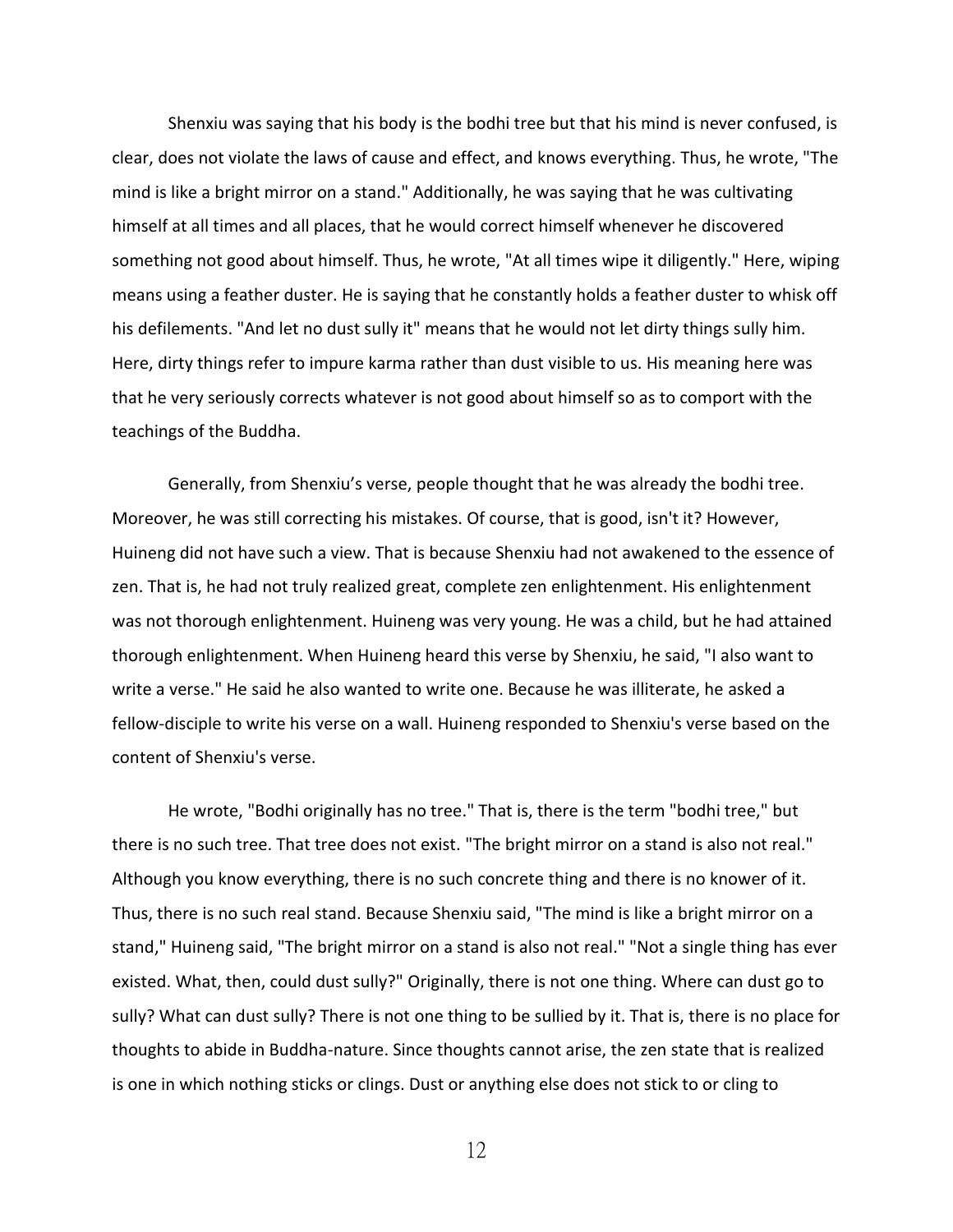anything. That is because there is nothing to stick or cling to. Here you must carefully grasp what I am saying. Do not think this state is the emptiness of the four elements. Do not think that there is a state of emptiness. That would be a mistake. The truth is that this state of emptiness also does not exist. Thus, there is no place to be sullied by dust.

(Many Western rinpoches and scholars who are Caucasian or of another ethnicity were in attendance. Several people were all trying to translate a certain part of what the Buddha Master was teaching. Listening to them, the Buddha Master knew that their translation into English was erroneous and disordered. At once, the Buddha Master sternly criticized them for their mistaken translation. The Buddha Master told them they were not allowed to feign understanding or continue with their chaotic translation. Finally, the Buddha Master instructed Bodi Wentu Rinpoche to continue translating.)

Shenxiu had a certain thing called the bodhi tree. The Buddha Dharma state that he realized had a certain thing that he wanted to have. However, Huineng then said that in the Buddha Dharma even consciousness does not differentiate. What thing, then, could still exist? No thing exists. What, then, could be sullied? Hence, in emptiness there cannot be consciousness that differentiates. If one's consciousness differentiates, one falls into the consciousness of any ordinary person and departs from emptiness. Having departed from emptiness, one naturally has the state of an ordinary person. Without consciousness that differentiates, one enters the state of a holy person. However, it is by and large impossible for people not to have a consciousness that differentiates. That is why they must learn from the Buddhas and cultivate themselves.

I can see today that your translation requires a great deal of effort and that many translation errors have occurred. I do not want to waste time by continuing to speak about the same subject matter. Without further delay, I will teach you zen practice methods. All right, I will now directly teach you those methods.

With respect to the zen I will be transmitting to everyone today, why is it that as soon as some people sit down to meditate, if their thoughts are not scattered, then they fall asleep; and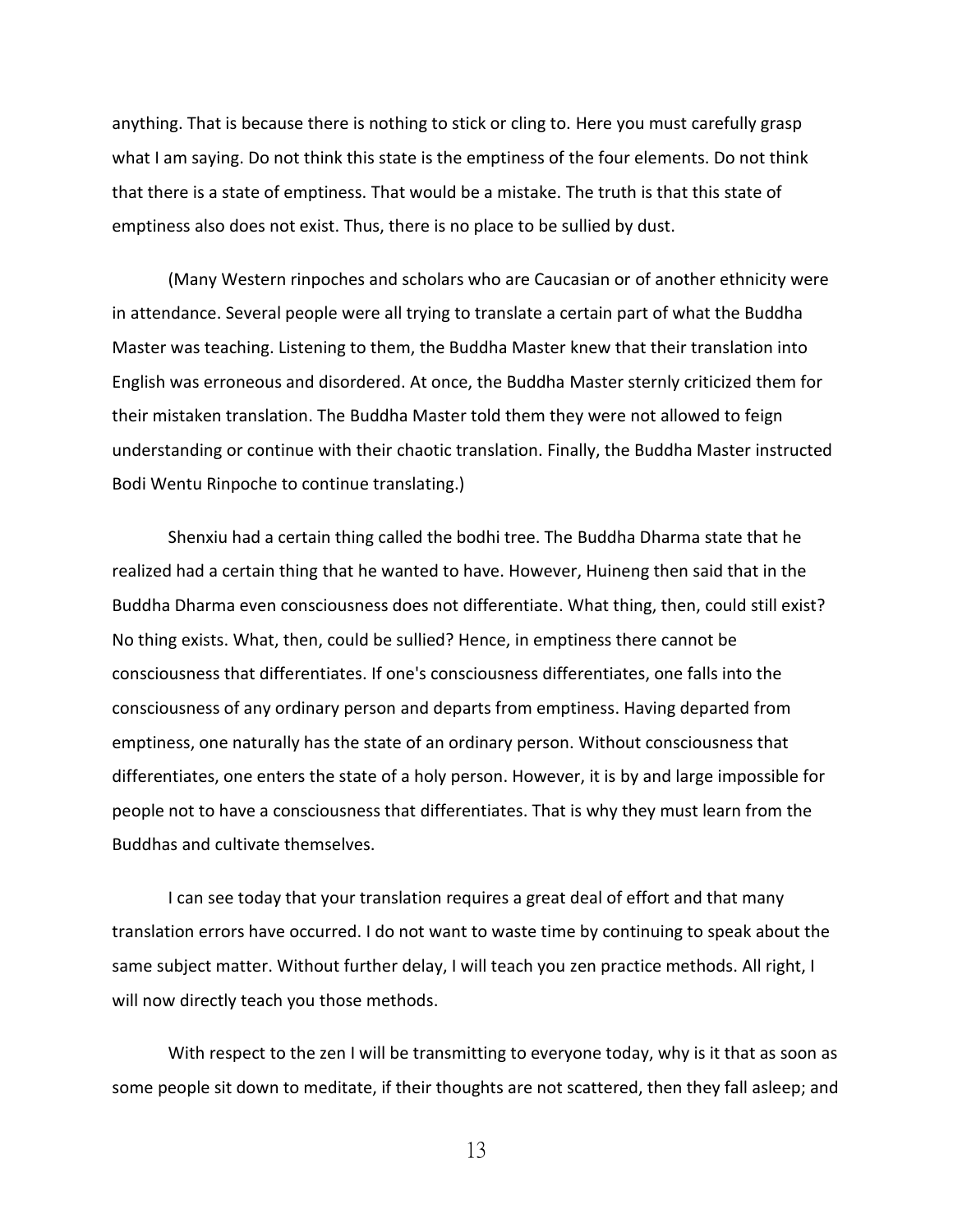if they do not fall asleep, then they are dull-minded; and if they are not dull-minded, they are unfocused? It is mainly because of karmic hindrances, evil karma, good karma, and avidyabased karma that have accumulated since beginning-less time spanning many eons. That is, these karmic forces that are good, bad, and even neither good nor bad have besieged us. Therefore, when we sit down to meditate, we cannot quiet down our thoughts. Being unable to quiet down our thoughts, we will be even more unable to cut off our thoughts. Being unable to cut off our thoughts, it will be totally impossible for us to realize the zen state and enter samadhi. Thus, we will have no way to attain enlightenment.

Therefore, people who practice zen usually only know about teaching people how to practice zen. They themselves practice zen. However, people who practice zen generally do not know that there is a special mantra for zen practice. We must first purify the zen practice altar area. That is, when we sit down to engage in zen practice, we first have to recite this Altar Area Purification Mantra to remove impurities from the altar area, to completely dispel evil energy that is harmful to us, evil spirits, and other bad things. This is the first task we should do. If we are in the mountains, we should also invite the mountain spirits to guard the mountain passes, prevent the invasion of wild animals, and prevent the invasion of mountain and tree goblins. Thus, there would be two Dharmas to practice. However, if we are in our homes, we do not have that problem. Still, people in some places fear typhoons, while people in some other places fear earthquakes, floods, and fires.

A very important point is that people do not have the knowledge of the Dharma that prevents external hindrances while practicing the zen Dharma. This Dharma should first be applied to take precautions against such hindrances. There are two parts. The first part is the power of mantras. The other part is the power of one's body. With respect to mantras, there are three mantras, each of which is indispensible. If one of those three mantras is missing, it will be very difficult to have a breakthrough in one's zen practice. One's zen practice will become one of those ordinary, secular practices. The Dharma to prevent external hindrances is for people who practice zen inside or outside their home, who practice zen in the city rather than in the mountains.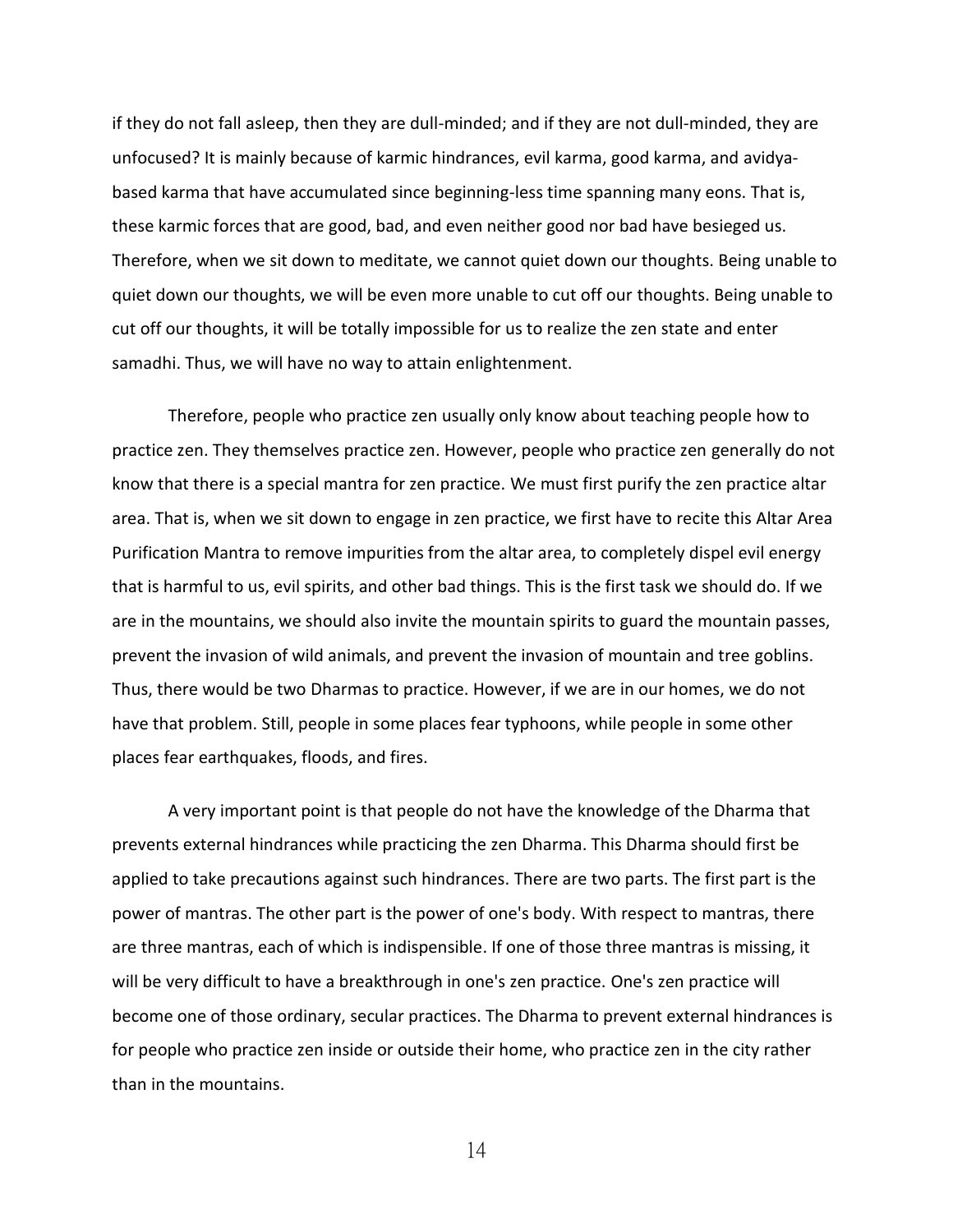The first mantra is called the Altar Area Purification Mantra. This Altar Area Purification Mantra does not necessarily mean purification of a mandala. Remember, altar area does not have the meaning of mandala. Altar area is the place in your home where you do your daily Dharma practice or any other place where you can sit in meditation. This is one mantra.

The second mantra, which is exclusively for the practice of zen, is to eliminate karma and contemplate emptiness. It is used in zen, specifically for those who practice zen. It can clear away one's karmic forces, temporarily removing them.

The third mantra is very important. It is the Mind Quieting Mantra. This mantra requires very strict observance of the precepts by those who practice zen. It is just as strict for all Buddhists. The conduct of anyone who chants this mantra must truly be that of a Bodhisattva. Such a person must strictly observe the precepts and disciplines, including the five precepts, and must truly carry out the three sets of pure precepts. If you commit a serious violation, this mantra will have no beneficial effect. If you commit minor violation, the mantra will produce no good results. It will be very difficult for you to attain quietude. If you cannot attain quietude, you will not be able to enter samadhi.

This mantra is also called Mantra to Read the Minds of Others. How could it be acceptable for a person to attain the power to read the minds of others if that person does not observe the precepts well and is not a true cultivator? If that were to happen, Buddha Dharma realms would fall into chaos. That is because people who do not observe the precepts well are likely to harm people and living beings and even harm Buddhas and Bodhisattvas. Evil people, deceivers, and precept violators are not allowed to enter a Buddha Dharma domain.

Moreover, transmission of this Mantra to Read the Minds of Others, this Mind Quieting Mantra, requires an initiation in which bodhi holy water is sprinkled. You must especially bear in mind that if someone who learns this mantra casually transmits it to a third person without performing an initiation in conformity with the Dharma, then such a master who transmits this mantra will never in his or her lifetime attain the power to read the minds of others no matter what the status of that master is. This is indisputable!!!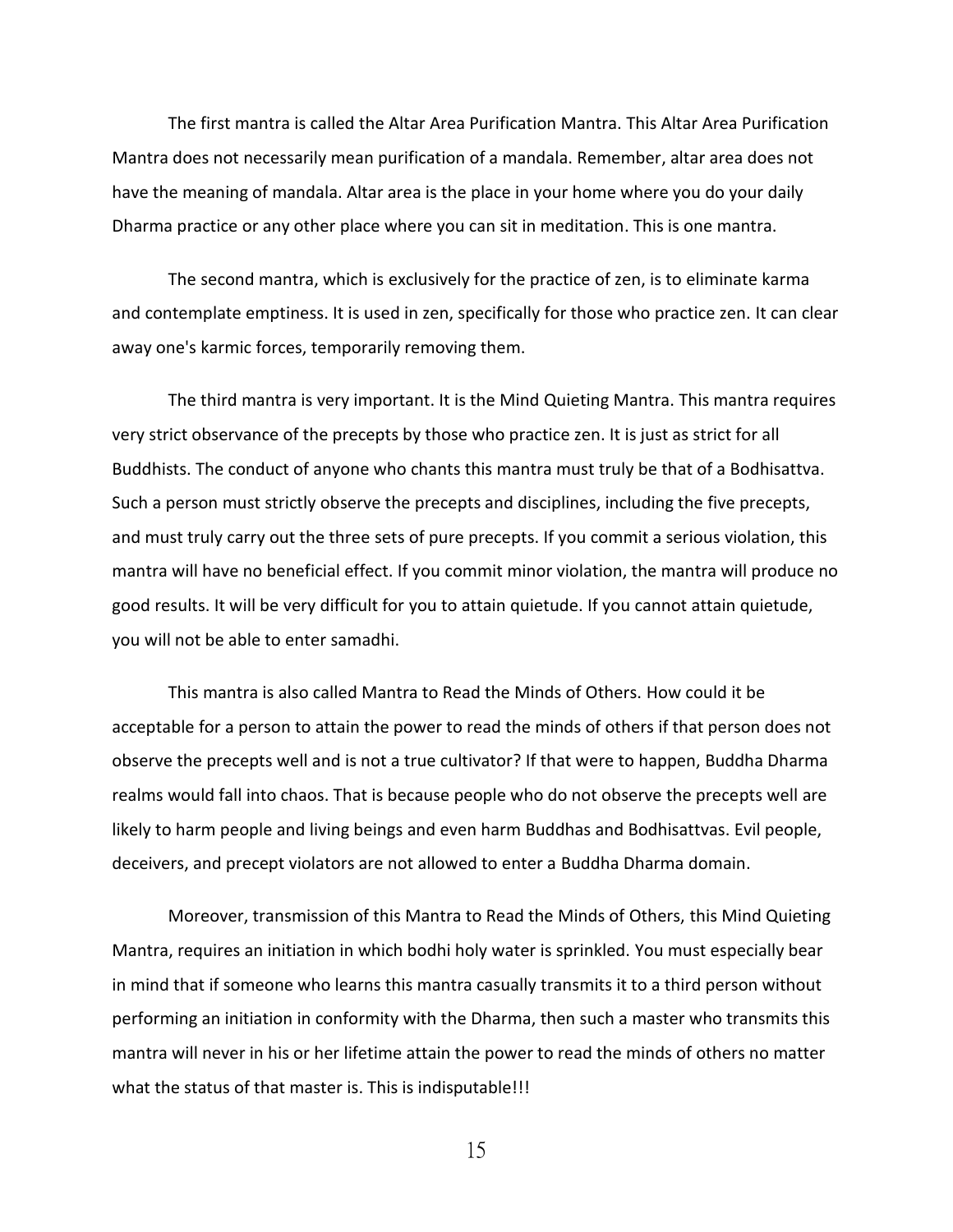Additionally, if you attain the power to read the minds of others, you may not show others that power. If you violate this rule, it is possible that you will lose your power to read the minds of others. Instead, what you truly should show others is how to benefit living beings, how to cut off attachment to self and selfishness, and how to adopt the greatly compassionate and greatly kind conduct of a Bodhisattva. What you should show others is the undertaking of a Bodhisattva. A Bodhisattva enlightens himself first and then enlightens others. Therefore, you masters who transmit this mantra should think over who you really are. Do not harm yourself in order to show off in front of others.

You can practice zen with only the first two mantras and without the Mind Quieting Mantra. It is just that the results will be not be as good. These three mantras must first be recited. Only after you have performed this task may you start your zen practice. If you have not learned these three mantras, as long as your zen practice is correct, you will also experience beneficial effects. However, the beneficial effects you will be able to experience will at most be 30% of what you would experience with such mantras. I will now transmit to you the first mantra. I will teach it to you. I will now transmit to you that mantra. I do not want to speak too long.

To learn the first mantra, put your palms together. You must be very respectful and have a very sincere heart. Close your eyes. After I have empowered all of you, I will begin to recite that mantra....Repeat after me....All right, I have now transmitted to you the first mantra.

The first mantra is the Altar Area Purification Mantra for the practice of zen. The main function of this mantra is to purify the altar area, to totally clear away all impure, filthy things as well as all karmic impressions and obstructive karma. This is directed at the place in which one practices zen. It is not directed at oneself. Its main effect is directed at the altar area. Therefore, one's own karmic forces are still not cleared away. That is why any top-notch zen practice Dharma must also include the Mantra to Remove Obstacles, Enter Samadhi, Purify Karma, and Contemplate Emptiness, which is exclusively used for the practice of zen. Everyone should now repeat after me as we recite this Mantra to Remove Obstacles, Enter Samadhi, Purify Karma, and Contemplate Emptiness. I will read a sentence, and all of you will then repeat that sentence.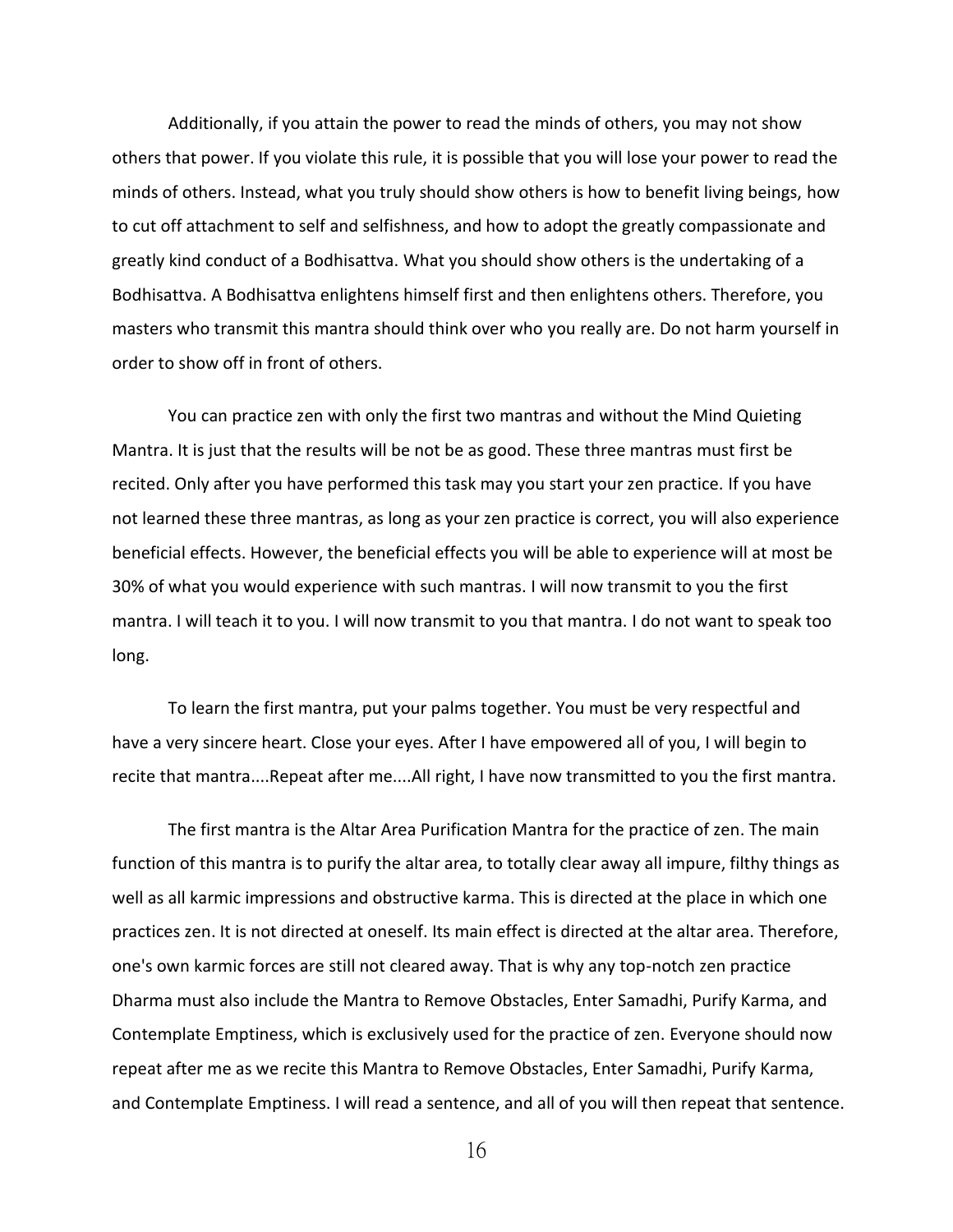I will now teach the second mantra. The words of that mantra will not be written in the Dharma booklet. Today I will not transmit the third mantra, the Mind Quieting Mantra, because I did not bring with me bodhi holy water necessary for such an initiation. Next time I will perform that initiation.

All right, I have finished transmitting both mantras. Having finished transmitting them, I will now teach everyone the methods of practicing zen. There are a great many principles and theories relating to the practice of zen. I will not explain them in detail. In order to save time, I will directly transmit to you the methods! I hope that you will bear in mind that because the Dharmas of zen practice that I will be transmitting to you are high-level zen practices, you therefore may not casually transmit them to other people. It is also not permissible for you to go so far as to transmit them to a disciple who has violated the precepts! You must transmit them to Buddhists who abide by the rules and precepts very well. Moreover, they should be good people of moral character who have realized a state of great compassion and awakening, who sincerely learn from the Buddhas, who have the four immeasurable minds, who carry out the myriad practices subsumed within the Six Paramitas, and who strictly abide by the precepts and disciplines. They are the ones who should learn the Dharmas of zen practice. Buddha Dharma should be transmitted to good people. Do not transmit Buddha Dharma to those bad people who have serious problems. However, after such people with serious problems repent, of course we will transmit Buddha Dharma to them as well. Additionally, do not transmit Buddha Dharma to those who take bribes and bend the law or who have their hands out for other people's money or offerings. That type of person is in fact problematic. So everyone should be especially careful about this.

As I said a moment ago, in order to save time, I will not speak superfluous words. I will directly teach you. After we have sat down and become calm, we enter the practice step by step. We first start with the meditation method that Shakyamuni Buddha used under the bodhi tree. This first step is a Dharma of clear observation (vipasyansa) practice categorized as pratyutpana. That is, one observes the ocean of self-nature in which prajna will appear. It is called observation of thoughts that lead to realization of emptiness.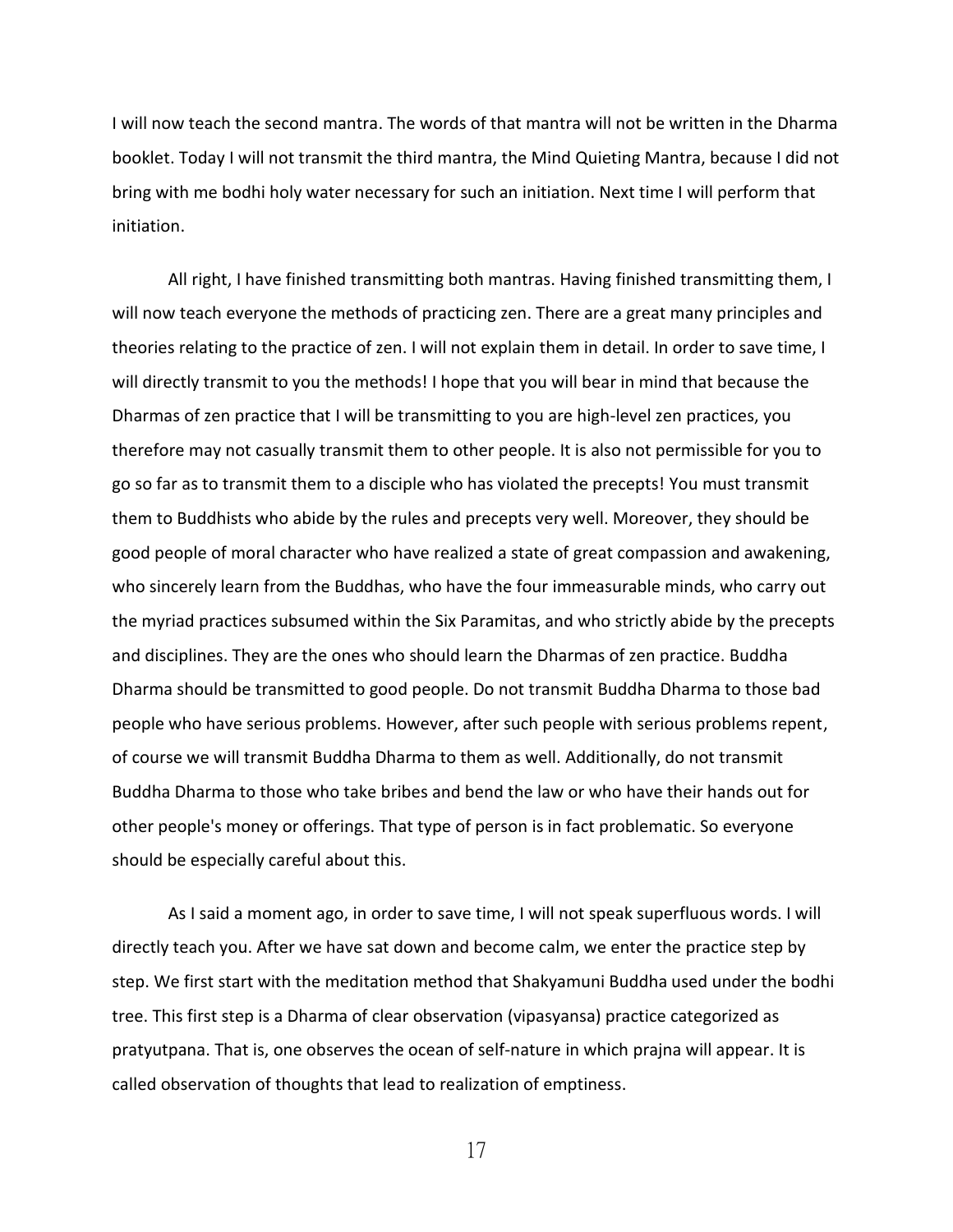My way of beginning here is different from that of those zen practitioners in society. I first want all of you to start with counting your breaths. You will start with the minor samatha and vipasyana method of counting breaths. However, this is not totally the same as a minor samatha and vipasyana method. We do not care about which monster or demon corresponds to which of the 12 two-hour periods into which the day was traditionally divided. Because we have three mantras, we are not afraid if those monsters or demons try to disturb us. We simply bear in mind that those who are overweight should count the exhalations. Thin people should count the inhalations. That is, when you are breathing inward, count those inwards breaths if you are thin. That way, your physical condition will improve. If you are overweight and you cannot gain too much more weight, you should count your exhalations. That way, you will avoid becoming too fat.

Of course, whether you are overweight or thin is not important. The key is teaching all of you how to count your breaths, whether you are overweight or thin. How should you count your breaths? Start counting from one. For example, if you are counting your inhalations, you count the breaths that go in. You will softly utter "one." You must say it out loud. Do not count when you exhale. When the next breath is inhaled, you utter aloud "two." If you cannot breathe in and utter aloud the numbers at the same time, then count the numbers silently in your mind. Continue like this until you count to ten, and then immediately begin counting all over again. Begin again from "one" and count until "ten." Then, once more, start all over. Make sure you do not count to "eleven" or "twelve." This is very important.

When counting, if your mind is not scattered for about a half hour, or better yet for even an hour, then at that time you should stop uttering numbers out loud and should silently count in your mind. The method of counting is the same when you silently count. It is just that you do not say the number out loud. When you inhale, you still count "one." Or when you exhale, you still count "one." When you exhale a second time, you count "two." In this manner, you count to ten time and time again, over and over again. Do not make a mistake in counting the numbers by going past "ten."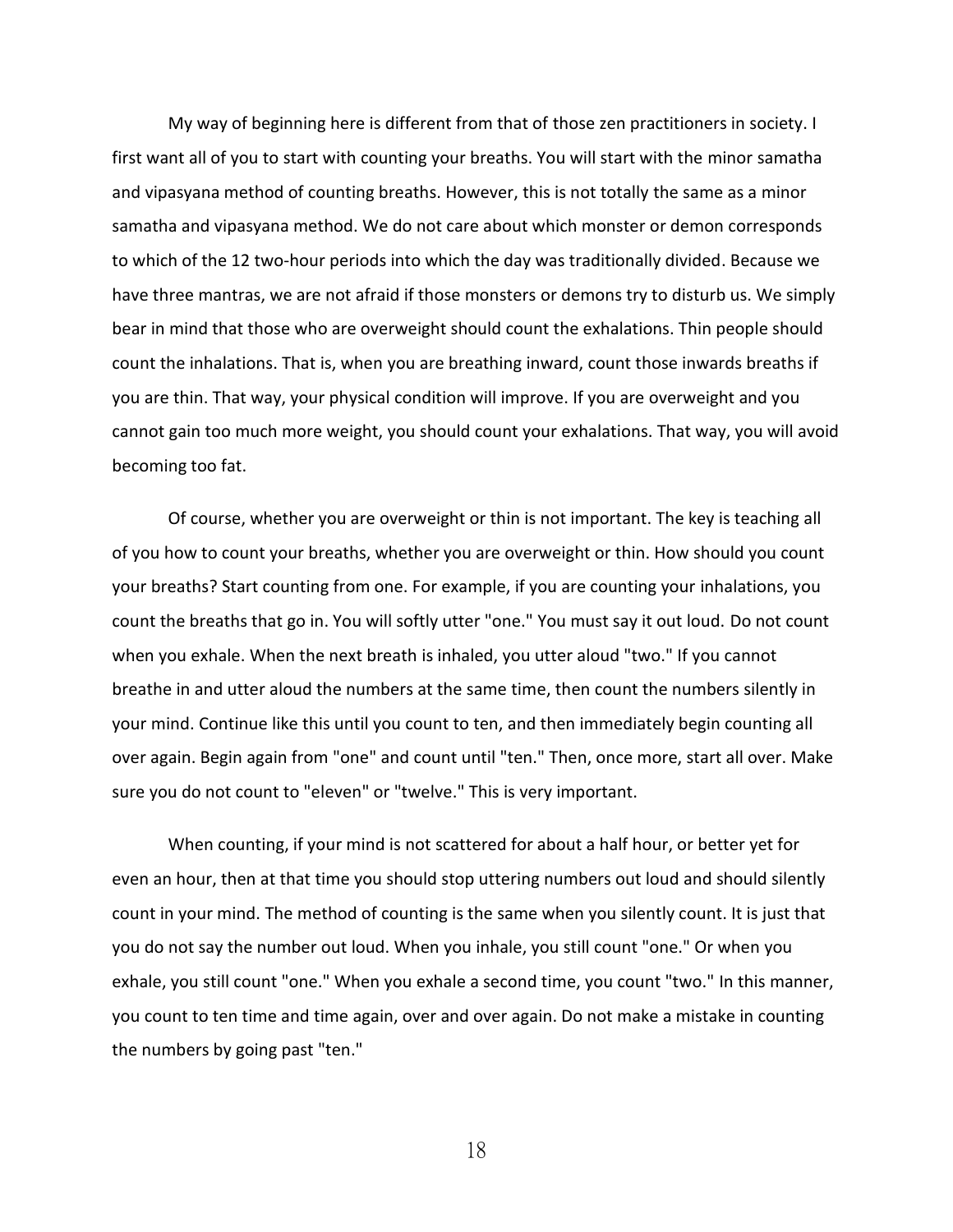After this step, we then begin to enter the pratyutpana water stage, which is practicing the water-light observation Dharma. Pour a cup of water. After the water has been poured into the cup, place the cup about three feet away from you. Use indoor lamplight or moonlight from the outdoor sky. In that water there will be light. You should fix your vision upon that light, tightly staring at it. At that time, do not count your breaths. Your mind is totally focused upon that light, never moving away from that light one bit. Your total focus is light, light, light, light. Your eyes are fixed upon that light, never moving away from that light one bit. Do not analyze the largeness or smallness of the light. Additionally, do not analyze the changes the light undergoes. Do not be concerned about the strength or weakness of the light. The longer you maintain your focus, the better.

If you can maintain your focus on that light for more than a half hour, if during that time your mind does not leave that light and is not scattered, or if you can maintain your focus on that light for more than twenty minutes and your mind does not run away, then at that time you should change to observing your inhalations or exhalations. When you exhale, you will feel an obvious sensation at the rim of your nostrils or at a certain position on your upper lip. Focus on that sensation at that particular location that stands out. You should very clearly feel that sensation when breathing in and breathing out. However, your mind absolutely may not follow your breath as it moves inward or outward. All of your effort is completely focused solely upon that small position or location on your skin or lip that feels the sensation of breaths. If your mind follows your breath inward or outward, you have already lost your concentration. So make sure to pay attention that your mind does not follow your breath as it moves. Your mind may only focus upon that particular position or location of your skin or lip that feels the breath. You should clearly feel the obvious sensation that particular position or location has when exhaling and inhaling.

That feeling will decrease or increase according to the decrease and increase of your zen practice concentration powers. There will even be some times when you will barely have any feeling at that position or location. However, there is no need to worry. The situation will improve when you focus your mind. When your power of samadhi strengthens, illusory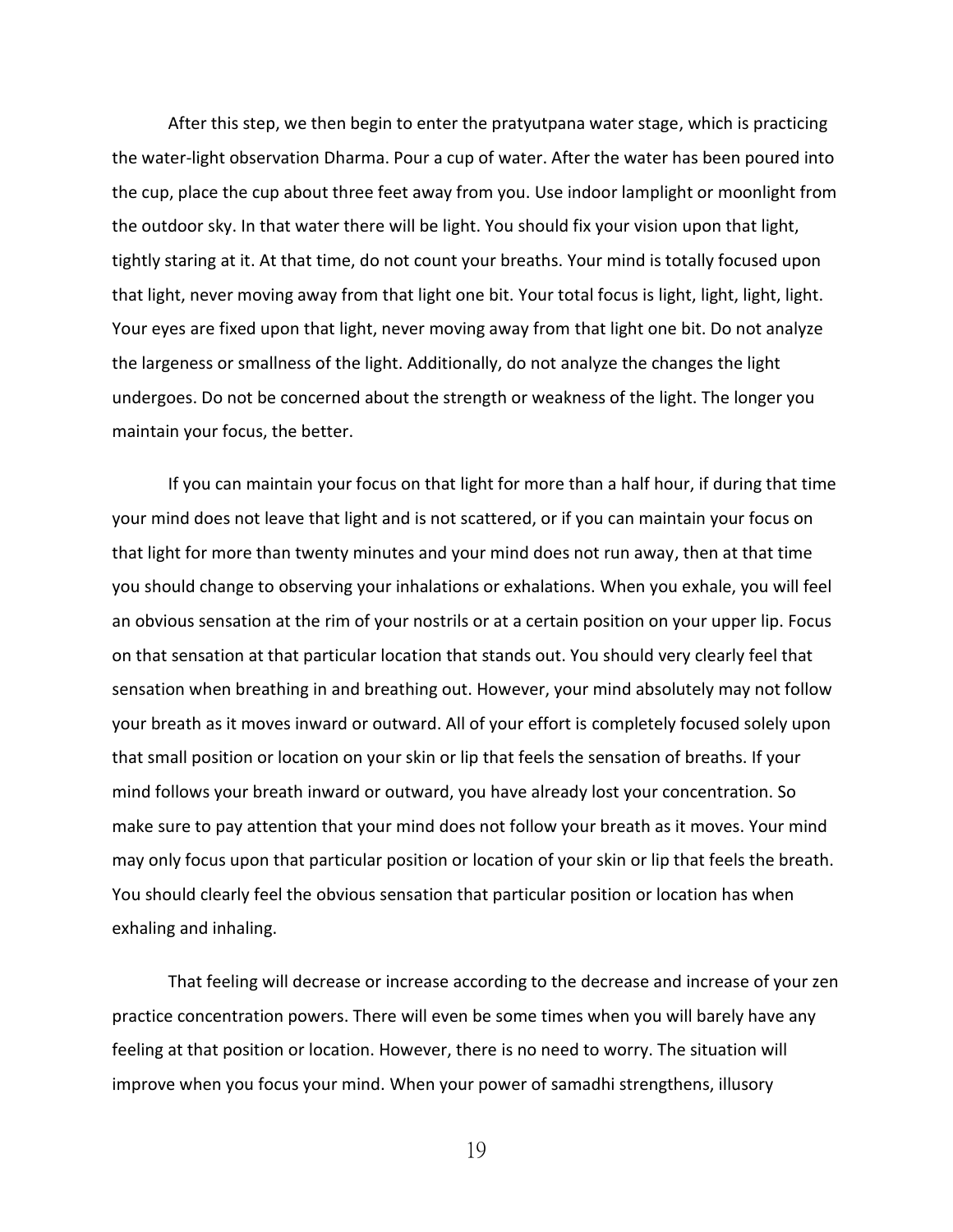phenomena will appear in your zen state, such as spots of light, circles of light, and figures. Do not be attached to or distracted by any of them. You must remember that if at that time your mind becomes scattered, like a wild horse, or if you are obstructed by drowsiness or sleep, then you should stop. You must switch to the dynamic mindfulness of observing waves. You should immediately hold level with both hands your cup from which you observed light. Place that cup on your hands and sit in the cross-legged posture. If you cannot sit in that posture, you may sit on a stool or bench. Hold the cup level with both hands and place it below your navel. Your hands should be resting firmly on your legs. At that time, because it is the nature of your body to slightly move, the cup you are holding will certainly move. Along with this, the light will move. The waves of water will move. You must completely fill the cup with water. Use a copper, brass, or bronze cup that is not too large. That is because if it is too large it will be too heavy.

At that time, fix your eyes upon the light inside the cup. If at that time the cup moves, the light will become blurred, which is not good. Blurred light indicates your mind has not calmed down. Therefore, you should strive to have the water not move. It should not move one bit. Not one bit. Not one bit. Not one bit. You absolutely must keep it from moving. It should be totally still. If you can sit for a half hour or an hour or even a few hours during which time the water does not move, then your skills in the practice of zen will soon mature. You must understand that the movement of waves means the movement of light, and movement of light means the movement of waves. Know that the movement of waves and light means the movement of your mind. You certainly will have become enlightened if at that time you can attain the following: "waves and light continue to come and go, yet mindfulness, remaining unchanged, is not moved."

It may be that you are unable to continue with your sitting practice. At that time, you are most susceptible to fatigue. As soon as fatigue sets in, people want to sleep. As a result, the light of the waves easily becomes scattered or your mind is sidetracked. Sometimes it is even the case that only when water spills on you do you discover how sidetracked you are. This shows that you were not in samadhi. At the very least, you lacked basic samadhi. Of course, I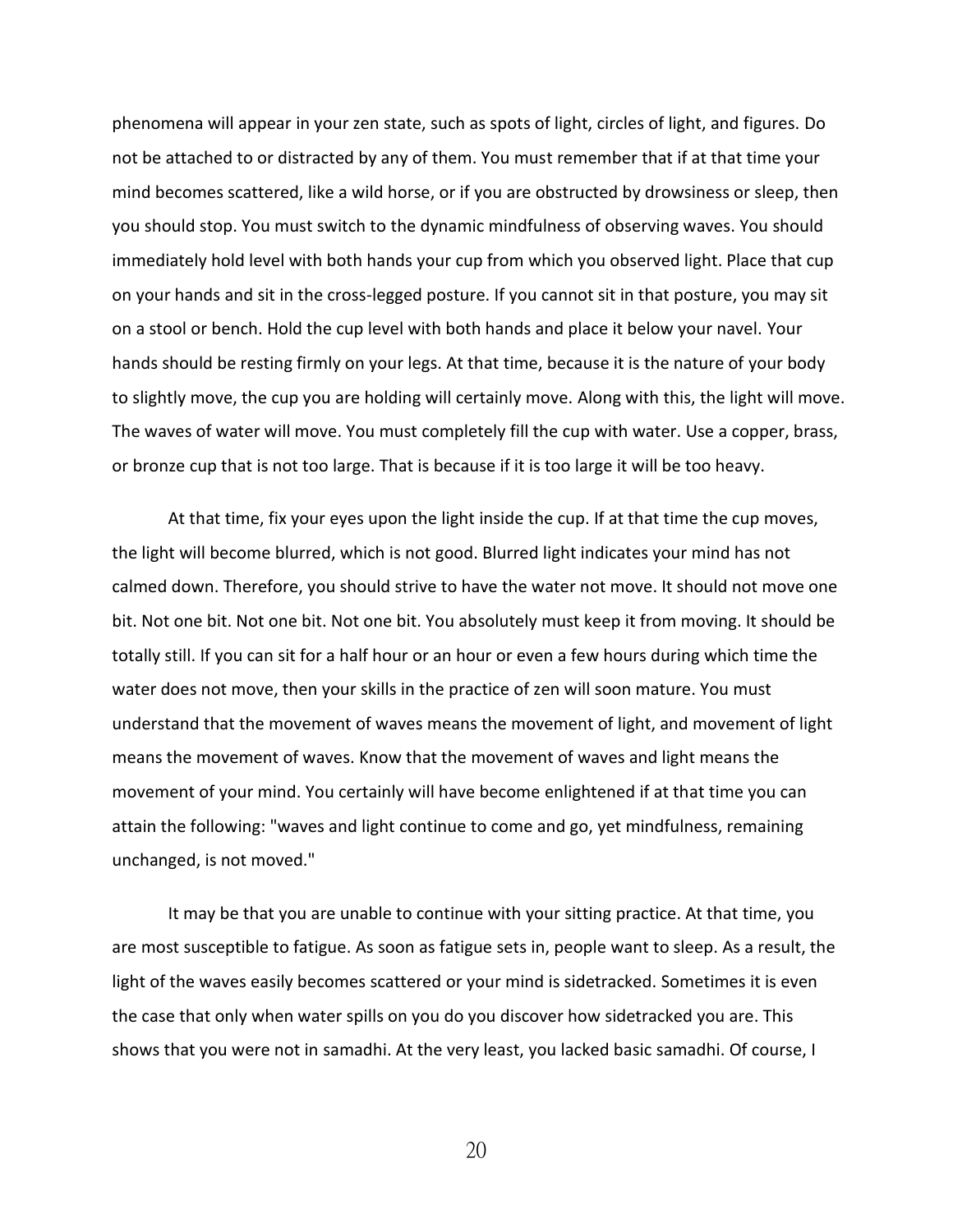am not referring to Tathagata samadhi. I am simply referring to a type of samadhi that is unmoving.

Given this type of situation, you should immediately stop if at that time your eyelids are heavy with sleep, your mind begins to dull, you will soon fall asleep, and you truly cannot persist. Place the cup right in front of you. Then, pull down on your earlobes with both hands. After that, rub your palms together until they are hot. Then, begin to rub your face with your palms. Rub your face. Your face will heat up. Rub softly. Continue to rub softly. At that time, after you have rubbed your face, the obstacle of drowsiness or sleep will have disappeared. Then resume your meditation.

If obstructions reappear after you have meditated for a period of time and you realize you cannot go on, then you should immediately change the Dharma you are practicing. Change to what? You immediately get off of your meditation seat, fill a bucket with cold water, and recite the Using Water Mantra seven times. After that, wash your face with that cold water. Rub the water on your face, neck, and below your neck. At that time, your vitality will be restored such that you can immediately resume your zen practice. Your eyelids will no longer feel heavy, and you will be clear-headed. At that time, resume your zen practice. Sit down and practice.

After you have resumed your sitting zen practice for a long time, it is frequently the case that you will once more be unable to continue with your practice. There is truly no way for you to continue your sitting practice. What should you do? At that time you must stop. You should stop. What should you do after you stop? You should sleep after you stop. After you awaken from your sleep, you will regain your vitality. You then continue your sitting practice.

If you had not stopped to sleep but rather tried to persevere in your zen practice even though you could not keep it up, then a zen malady will arise. At that time, such a zen malady is very serious. Why do I say it is very serious? It is because as soon as you form the habit of incurring a zen malady, you will still want to continue your zen practice when, for example, your eyelids are heavy. You will forcefully attempt to carry on even though your eyelids are still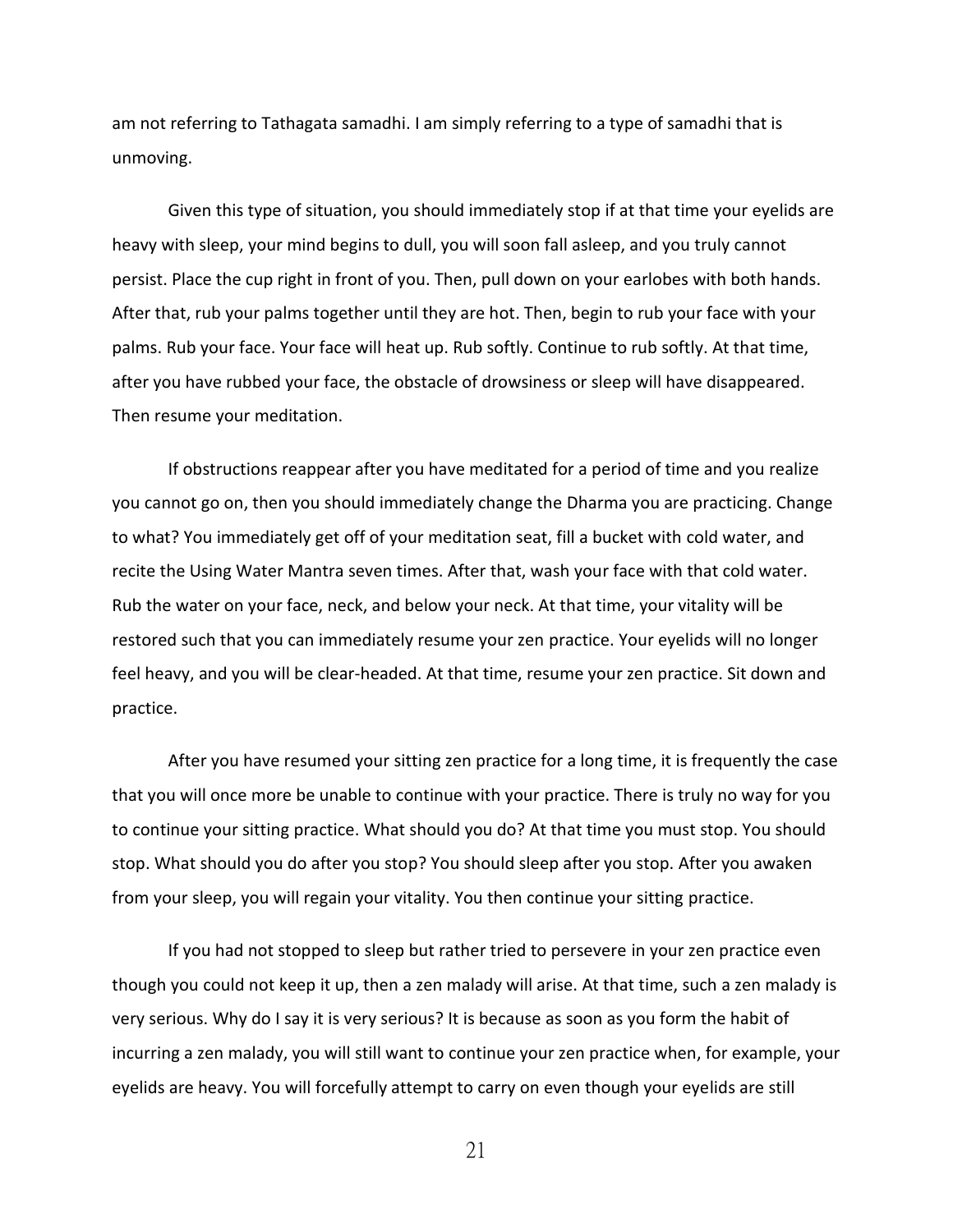heavy with sleep. But because you sleep, you have formed a bad habit. Thus, problems arise at this time that are not easy to correct. It is possible that when you sit down to practice zen, you will want to sleep or the other three great hindrances will appear.

Therefore, when serious hindrances appear, you should immediately begin to pull on your ears and immediately begin to rub your face. If rubbing your face and pulling on your ears do not work, you should immediately get off your meditation seat and fill a bucket with cold water. Then, recite the Using Water Mantra and wash your face. If you still cannot go on after you have washed your face with cold water and have sat down and practiced zen for a short while, then at that time you immediately discontinue your zen practice. Get off your meditation seat and go to sleep without delay. After you awaken, you get up and practice zen once again.

This is very important, very important. Everyone must be very careful. You must remember that when practicing zen, if it is truly the case that the obstacle of drowsiness or sleep arrives, mental distraction arrives, wild fancy or improper thoughts arrive, or lack of focus arrives, then they must be dealt with. The obstacle of drowsiness or sleep is an especially formidable karmic obstacle. You do not know when it arrives. It causes you to fall asleep. By the time you awaken, time has already passed by. That is why that obstacle is very difficult to deal with.

Remember that it is very easy for good states to appear in the course of practicing zen. This is called zen phenomena. Such zen phenomena that may appear include light, light spots, or even unusual phenomena, such as dharma protectors, demons, and so on, or an unusual fragrance wafts your way, or you hear sounds from outside or different places. You must remember that all such phenomena are illusions. All phenomena are false. In no case may you be attached to them. You must not be attached to them. Only with non-attachment will such phenomena deepen and progress. Only with non-attachment will you progress toward entering the pure dharmakaya. This is the truth of deeply entering the zen state. When you enter the zen state, truly attaining the state of non-abiding, your Buddha-nature will naturally appear. When you are able to be imperturbable in your Buddha-nature, then birth and death naturally end. You are able to end the cycle of birth and death. If you can be in your Buddha-nature,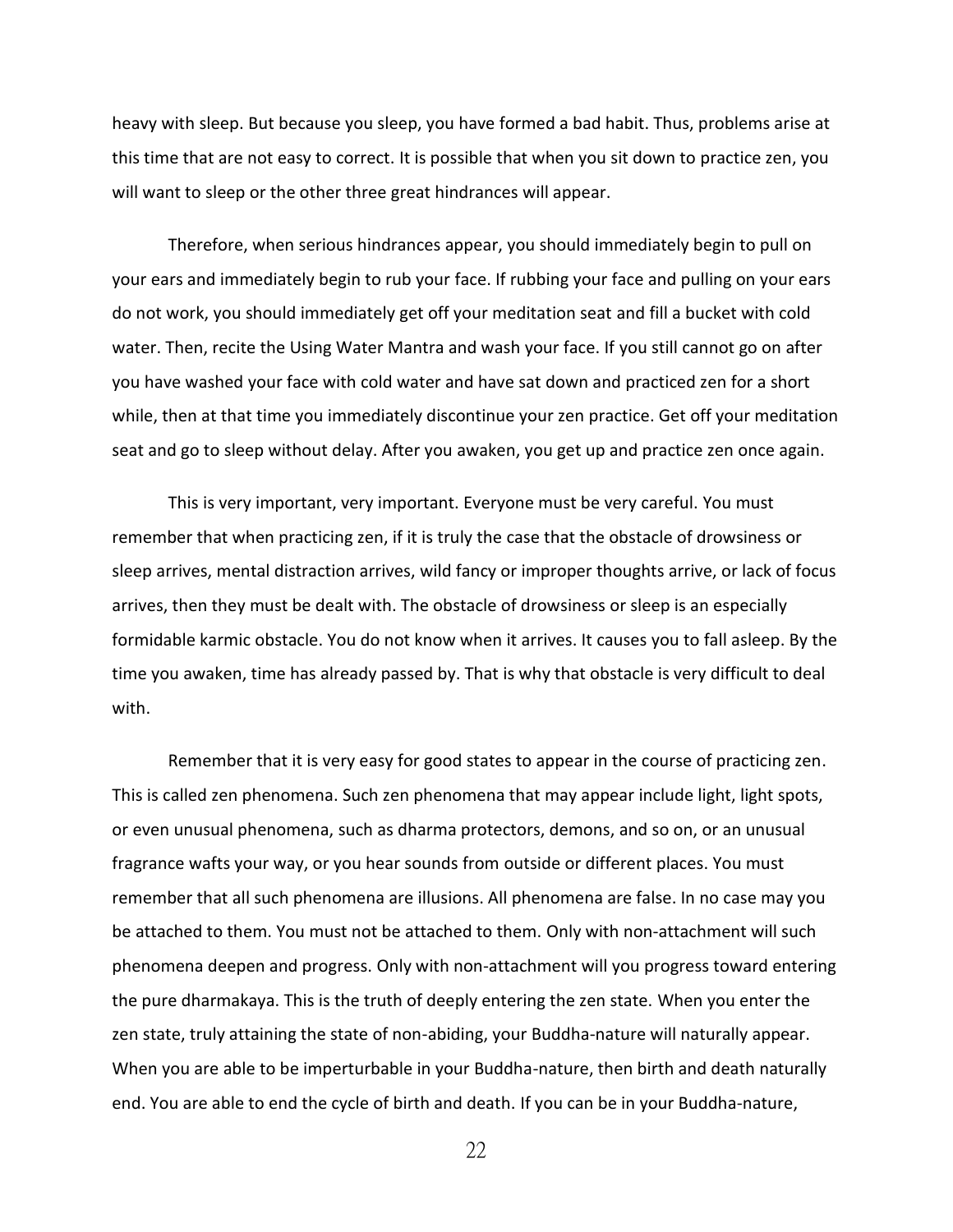wisdom will naturally open up. You will be able to experience numerous kinds of holy states. You will realize all holy states. All of these are within the Buddha-nature.

Of course, this is a relatively high-level type of zen practice. This is a great Dharma of the true practice of zen. However, what makes it truly high-level? The empowerment of the mantras and the way of observation and contemplation make it truly high-level. Both of them have a special effect. When you have practiced well this stage, depending upon the depth of your wholesome roots, perhaps I will perform for you a State-Practice Initiation from *The Supreme and Unsurpassable Mahamudra of Liberation.* Such Dharma is indeed high. It is supreme, great Dharma that guarantees liberation. Nonetheless, in learning and practicing *The Supreme and Unsurpassable Mahamudra of Liberation*, it is imperative that one learn well and fully put into practice the two great mind essences: "The Xiaman Magnificent Oceanic Mind Essence" and "The Ultimate Bodhicitta for Attaining Dharma-Nature True-Thusness Oceanic Mind Essence." You must have these two great mind essences as your foundation. Only then will you be able to instantly receive a state-practice initiation, instantly enter that state, attain great accomplishment, and unite with the dharma-realm through learning and practicing Dharma of *The Supreme and Unsurpassable Mahamudra of Liberation*. In this there is limitless profundity.

Today I have taken the first step to teach all of you this zen practice. I have already transmitted to you the part relating to the mantras. Those mantras will not be written in the booklet. To write them down in a booklet would not be permissible. It would not be in accord with the Dharma rules. Those mantras must be transmitted from master to disciple. Otherwise, it would be treating the Dharma disrespectfully. Moreover, transmission through different levels of initiation is the type of transmission that most accords with the Dharma rules. That is why those mantras cannot be recklessly written down. In the booklet, the mantras relating to zen will not be transcribed. It will only include teachings on this high-level Dharma of zen practice.

My teachings today will end here for the time being. After you have practiced well these teachings I just gave, I may perform for you a Dharma selection ceremony to determine the